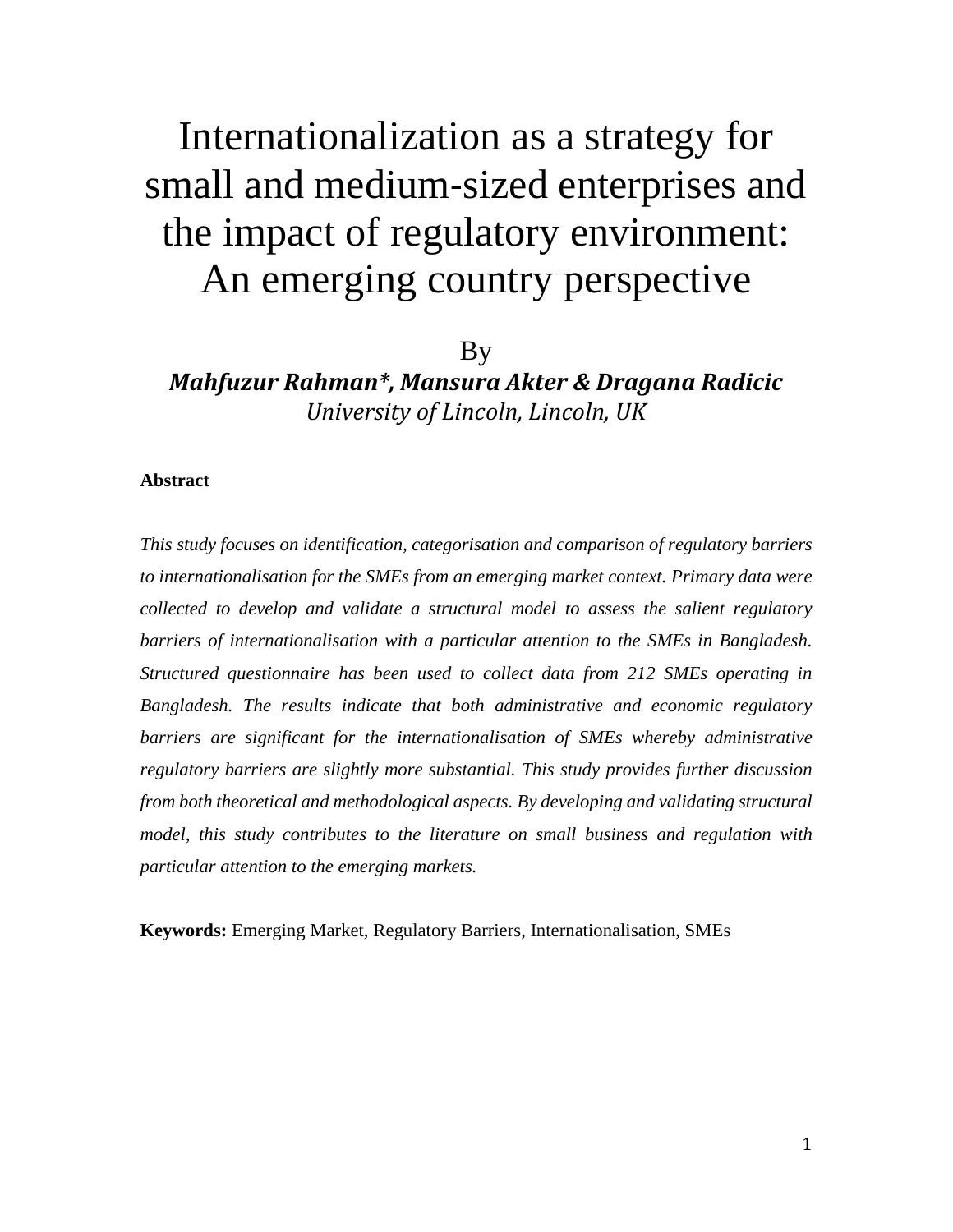# *1. INTROCUCTION*

This study investigates the influence of regulatory barriers to internationalisation in small and medium-sizes enterprises (SMEs) in Bangladesh. SMEs are considered as the engine of economic growth and development irrespective of a country's economic status (Dasanayaka, Kankanamge, and Sardana 2011; Hyz 2011; Lawrence, et al., 2006). However, many of them live a very short life span as most of them fail to reach the growth stage (Hulbert, Gilmore, and Carson 2013). In this context, policymakers and scholars focus on identifying barriers hindering growth and expansion of SMEs (Mendy and Rahman, 2019; Olawale and Garwe 2010; Rahman et al. 2017) and developing variety of supporting institutions and programmes (Al-Hyari 2013).

A degree of influence of regulatory barriers depends on a country's level of development and per capita GDP. According to Serrano and Romero (2014), low-income countries exhibit more regulatory barriers to entrepreneurial activities than high-income countries. Besides depending on a country's level of economic development, a detrimental impact of regulatory barriers is greater in small firms as they have weaker capabilities to cope with this type of barrier than large firms (OECD 2017b; World Bank 2016). In addition, SMEs face more difficulties in lobbying for policies or regulations beneficial to their performance (McLaughlin 2013).

Moreover, weak institutional environment hinders SMEs to create strong competitive advantage both in domestic and international market (Novikov 2014). Consequently, regulatory barriers play a significant role in firms' internationalisation. In particular, SMEs are more sensitive to removing trade barriers than their larger counterparts(WTO 2016). As SMEs in emerging country are more vulnerable to regulatory trade barriers, it is important to give more emphasis on exploring this type of barriers (WTO 2016) and improving the quality of regulatory environment for SMEs (APEC 2015; EC 2008, Novikov 2014, Schou-Zibell and Srinivasa 2010). Therefore, why regulatory institutions matter and how institutional constraints affect SME strategic behaviour is one of the key issues in the current entrepreneurial research (Zhu, Wittmann, and Peng 2012).

Is it the regulatory environment that holds back SMEs from reaping the benefits of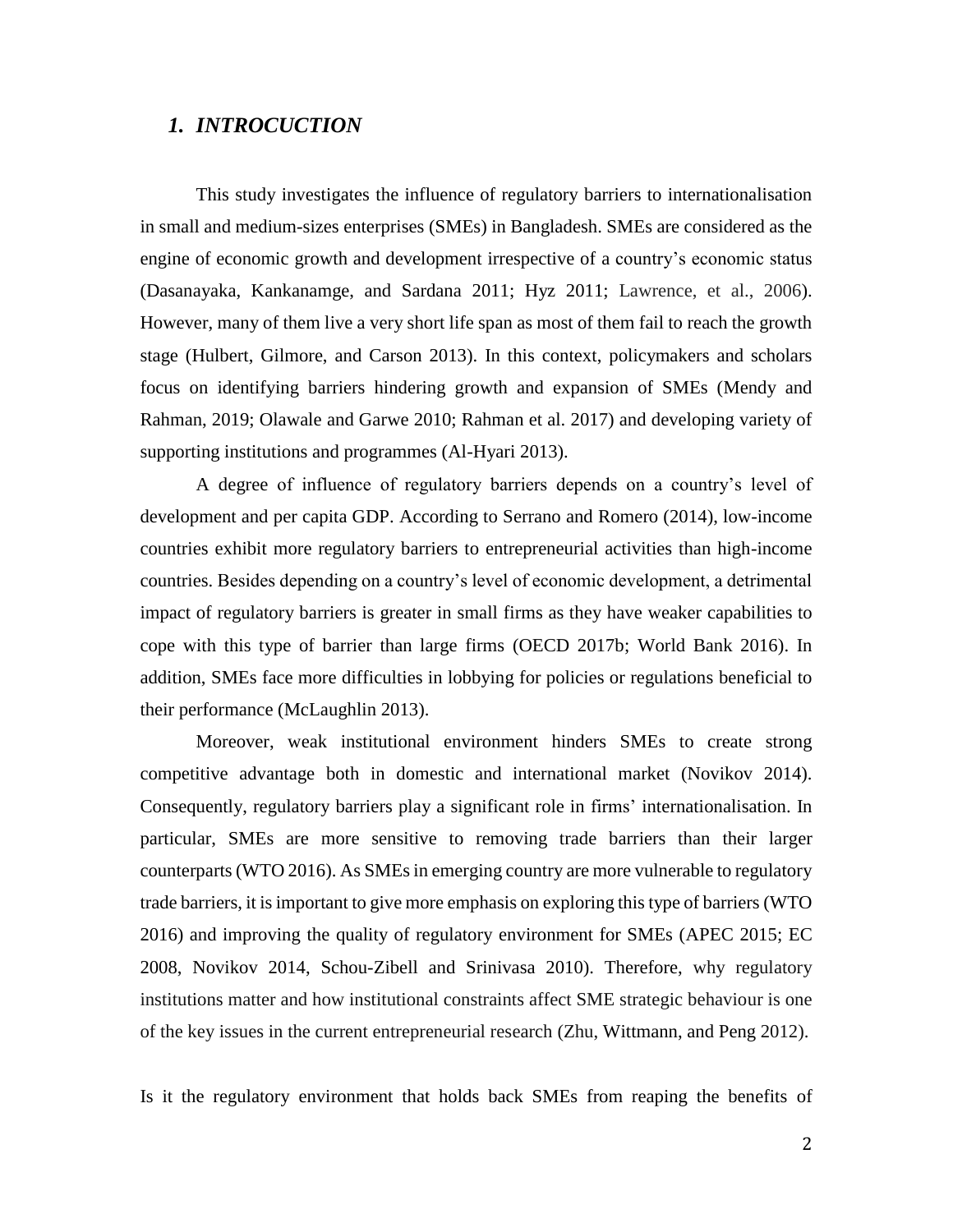internationalisation? In World Bank's "Doing Business" report, Bangladesh is placed on  $129<sup>th</sup>$  position in 2013 and  $177<sup>th</sup>$  position 2018 among around 190 countries. Findings of these reports indicate the possibility that regulatory environment could be a major hindrance to business growth. On the other hand, number one strategy for SME development followed by the SME Foundation in Bangladesh is "strengthening regulatory and legislative framework in favour of SMEs" (Bakht and Basher 2015). Therefore, identification of regulatory barriers is the top priority for providing accurate and adequate information to potential SME entrepreneur to cope with challenges of participation in international trade. Against this background, this paper aims at identifying regulatory barriers SMEs face in internationalisation in an emerging economy like Bangladesh. Contribution of this research is twofold. Firstly, this research addresses a research gap which investigation is felicitous. There are a number of studies on regulatory/institutional barriers to SME internationalisation (APEC 2015; Cardoza et al. 2015; Novikov 2014; World Bank 2016; Zhu, Wittmann, and Peng 2012). However, focuses of these researches are not on regulatory barriers facing Bangladeshi SMEs that engage in international markets. Namely, previous study conducted in the context of Bangladesh, such as Rahman et al. (2017), focus exclusively on socio-economic barriers that SMEs face in entering to international markets while overlooking regulatory barriers of internationalisation. Secondly, findings of this research have policy implication with respect to SME internationalisation especially for emerging economics.Policy makers, informed by research on how institutions created regulatory barriers, can formulate more SME-friendly policies (Zhu, Wittmann, and Peng 2012; Kitching, Hart & Wilson, 2015). It is, therefore, a timely response to examine the impacts of regulatory barriers from an emerging market context. The next section looks at the theoretical framework. This is followed by literature review, methodology, findings, discussion and conclusion.

# *2. LITERATURE REVIEW*

## *2.1 Theoretical framework*

Theoretical framework of this study is extracted both from international business and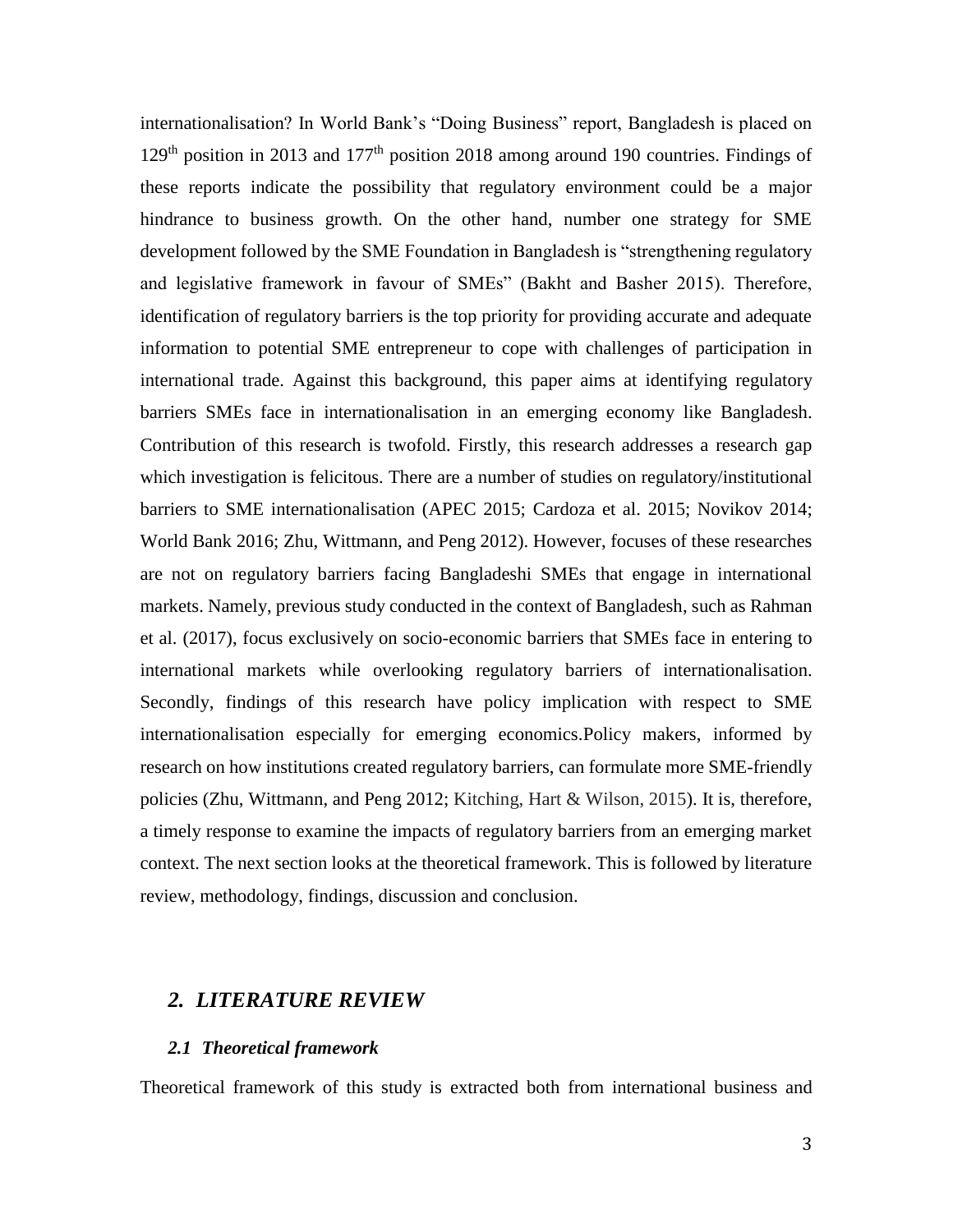entrepreneurship development. It pursues to zenith a fit between the intension of crossing boundaries between institutional analysis of the knowledge infrastructure and evolutionary analysis of the knowledge base of an economy (Leydesdorff & Meyer, 2006; Sá, Casais, & Silva, 2019). For internationalisation, choosing the entry mode to foreign market is the most critical knowledge based decision for every firm (Brouthers 2013). To choose the right entry mode, managers and owners need to evaluate the available entry modes considering operating environment as a frame of reference (Javalgi et al*.* 2011). This is associated with 'a founding assumption of the Triple Helix model is that knowledge may need to be associated with shared values and norms in order to be fully and effectively utilised' (Betzold, et al., 2018: 871). Based on the knowledge infrastructure and evolutionary analysis of an economy, SMEs can choose a gradual way to involve in internationalisation as suggested by the Uppsala internationalisation model (Johanson and Vahlne 1990) or rapid way, known as the born-global theory (Knight and Cavusgil 1996) or radical, but late as described in the born-again theory of internationalization (Bell, McNaughton, and Young 2001). The institutional environment must affect whatever pathway among these three dominating approaches SMEs choose to enter into foreign market. Bathelt and Gluckler (2014) state that economic actors are not isolated, but rather are embedded in social environments that constitute meaning through repeated interaction. According to Novikov (2014), institutions are much more than background conditions for a firm.

Institutions not only directly influence firms' behavior in case of internationalisation but also affect the creation of competitive advantage both in home and foreign markets (Descotes, Walliser, and Guo 2007). In his institutional theory, North (1990) defines institutional framework as the combination of the fundamental political, social and legal ground rules that establish a basis for production and distribution. Similarly, Novikov (2014) notes that institutional framework of a country included different dimensions of natural environment like regulatory dimensions (national government policies), cognitive dimension (shared social knowledge) and normative dimension (value system). Profitability, viability and even survival of SMEs mostly depend on the existing institutional matrix because the quality of the institution can reduce transaction costs and make the economic activities more predictable. In contrast,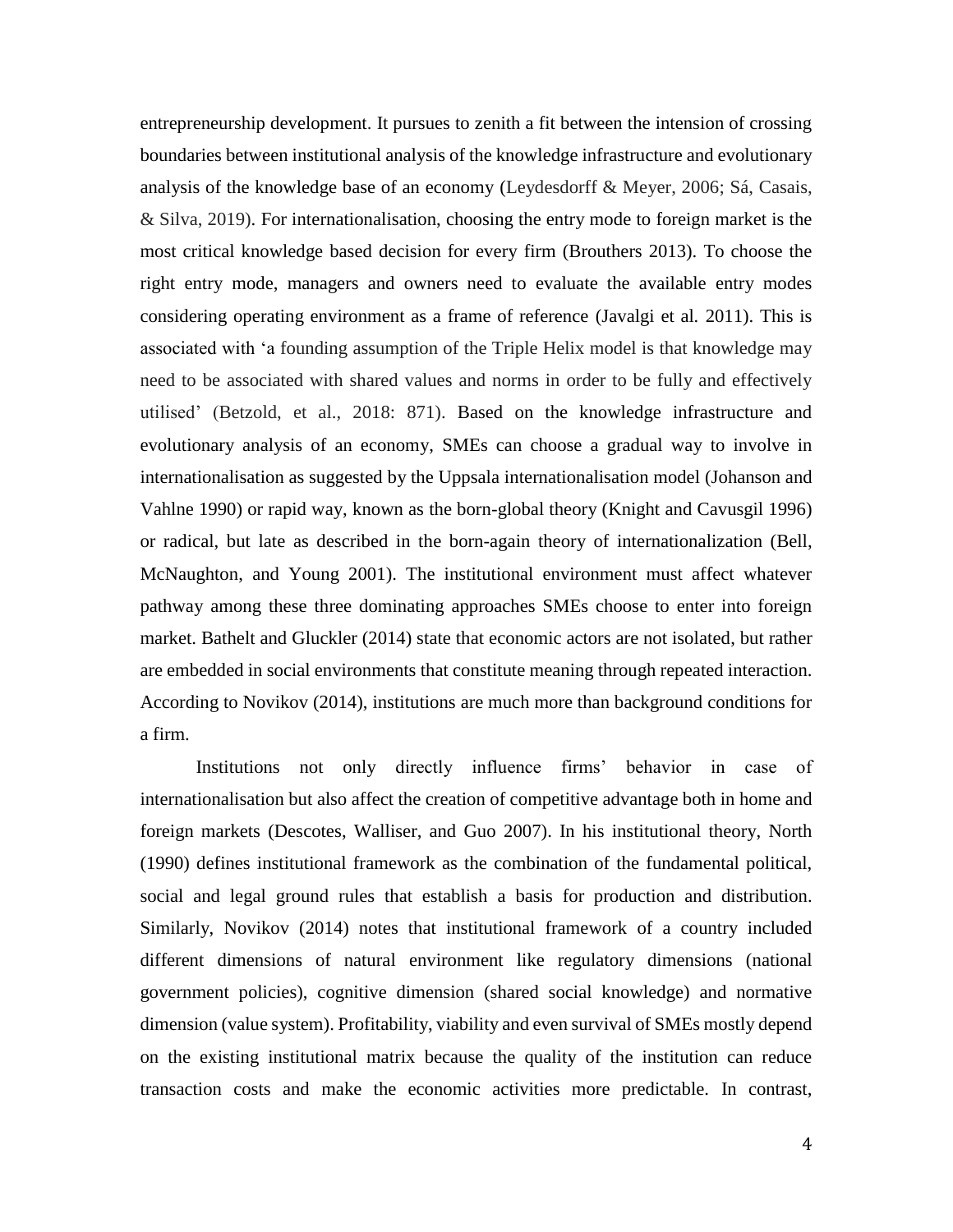institutions could create formal constraints by constitutions, laws and property rights; and informal constraints by sanctions, taboos, customs, traditions and code of conduct (North 1991).

Regulatory barriers are country-specific from the perspective of the institutional theory, because any firm's action is placed in a country-specific institutional setting (Makino, Isobe, and Chan 2004; Novikov 2014). Therefore, findings from a single country may not necessarily be applicable to other countries. Consequently, researchers now shift their focus on the differences in institutional frameworks between economies beyond traditional, industry and resource-based, factors (Lee et al. 2011; Peng, Wang, and Jiang 2008). For instance, combining concepts of resource-based view theory and the institutional theory, Mandrinos and Mahdi (2015) find that firms are not necessarily resource-dependent, but rather institution-dependent and adopting inappropriate practices may hamper firms' internationalisation. It is therefore; necessary to incorporate both push and pull factors (Dawson and Henley 2012). Given these views, this paper seeks to investigate how regulatory issues as a part of institutional environment create barriers to internationalisation in SMEs in Bangladesh.

This paper begins by scanning previous studies following Masurel (2007) with particular attention to regulatory environment. Regulatory environment of business includes information on how the operation of the business is affected by rules and regulations (Dasanayaka, Kankanamge, and Sardana 2011; Urban and Kujinga 2017). According to Kitching, (2019: 296), "…. the legal framework is a fundamental and necessary contextual influence on small firm activity and performance, simultaneously imposing constraints and enabling various possibilities for action" (Kitching, 2019: 296)

#### *2.2 Administrative Regulatory Barriers*

Administrative activities, ranging from obtaining licenses and credit to start a business including trading across borders to identifying requirements for closing a business, are all important elements of the operating climate for doing business (Schou-Zibell and Srinivasa 2010). Administrative procedures (complicated and/or ambiguous) impede SMEs to enter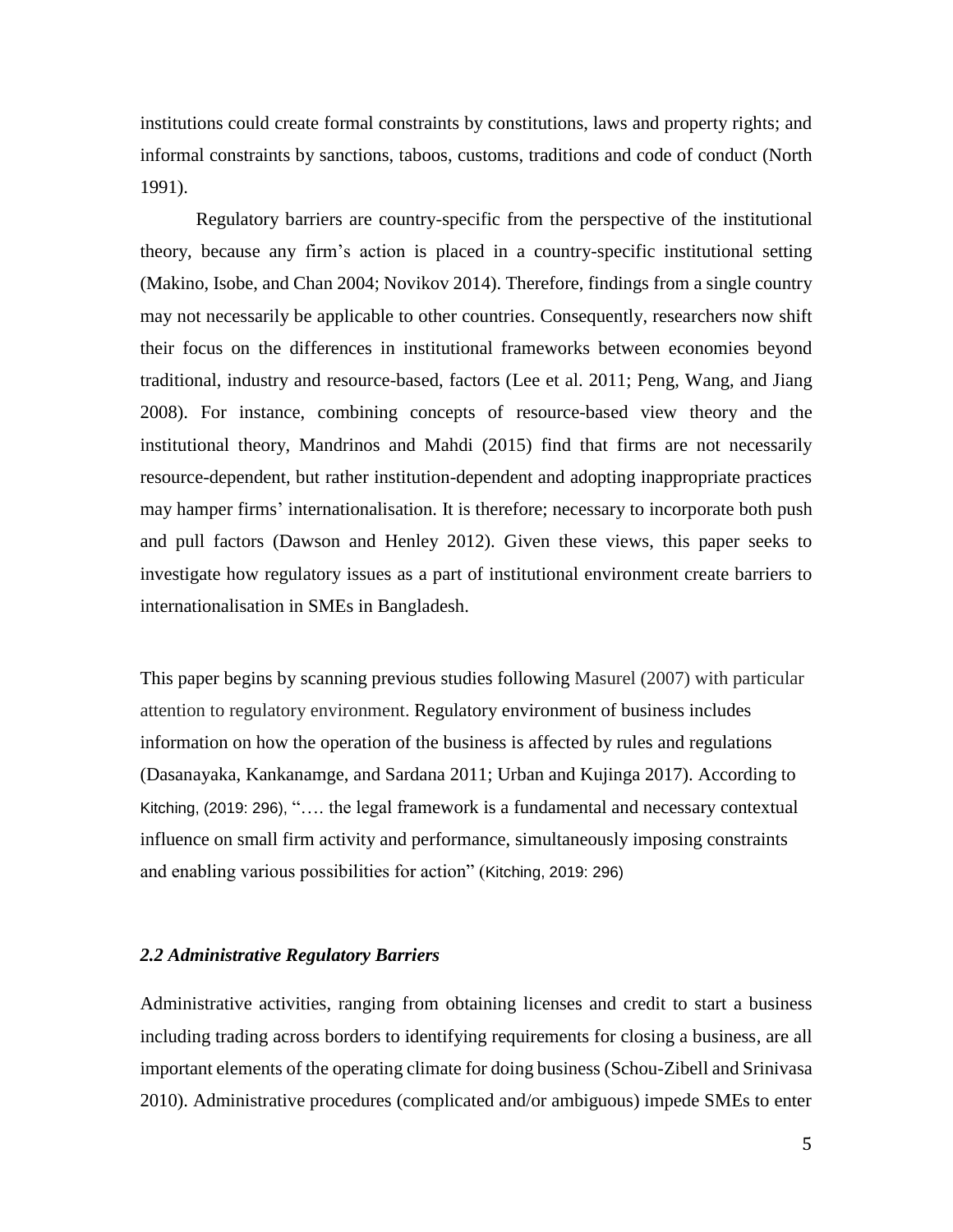into foreign markets. A survey on SME internationalisation conducted by European Commission (2015) found that a complicated administrative procedure is the most common problems faced by SMEs when exporting. Namely, half of the surveyed firms respond that, in case of exporting, administrative procedures are too complicated and 24 per cent of firms indicate this as the major problem they face during expansion to foreign markets. Again, unfamiliar exporting procedures and paperwork is a significant factor that demotivates SMEs to participate in exporting. Cardoza et al. (2015) note that adverse regulatory and inconsistent legal frameworks, inadequate assistance on information and knowledge about markets pose difficulties on SME internationalisation. In addition, inconsistent interpretation or application of rules could be serious impediments for business expansion (Schou-Zibell and Srinivasa 2010).

Therefore, it is important to ease the burden that regulations impose on business because it can significantly reduce operational costs and create a more attractive environment for SMEs internationalisation (NCC 2015; Schou-Zibell and Srinivasa 2010). Following Gongeta (2016), countries are working to reduce paperwork, bureaucracy and administrative burdens to comply with the Regulatory Fitness and Performance Programme (REFIT). Given the above discussion, it can be hypothesized that

*H1: Internationalisation of SMEs and Administrative Regulatory Barriers are positively related to political instability (H1a), legal procedural barriers (H1b), corruption (H1c) and inadequate legal support (H1d)*

#### **2.2.1 Political instability**

Political instability is considered as one of the biggest barriers to SMEs growth (ILO 2015). In a survey of World Bank (2014), political instability was placed among top five barriers for SME growth. Slightly less than one third of firms surveyed (31.2%) identify political instability as a serious problem for their growth and expansion. Similarly, Harvie, Narjoko, and Oum (2010) report home country political instability to be ranked seventh by the participants of a survey on constraints faced by SMEs at the time of expansion to foreign market. Even in developed economics, SMEs feel less confident due to instable political decision (Gough 2016). Sometimes, a political goal takes priority over economic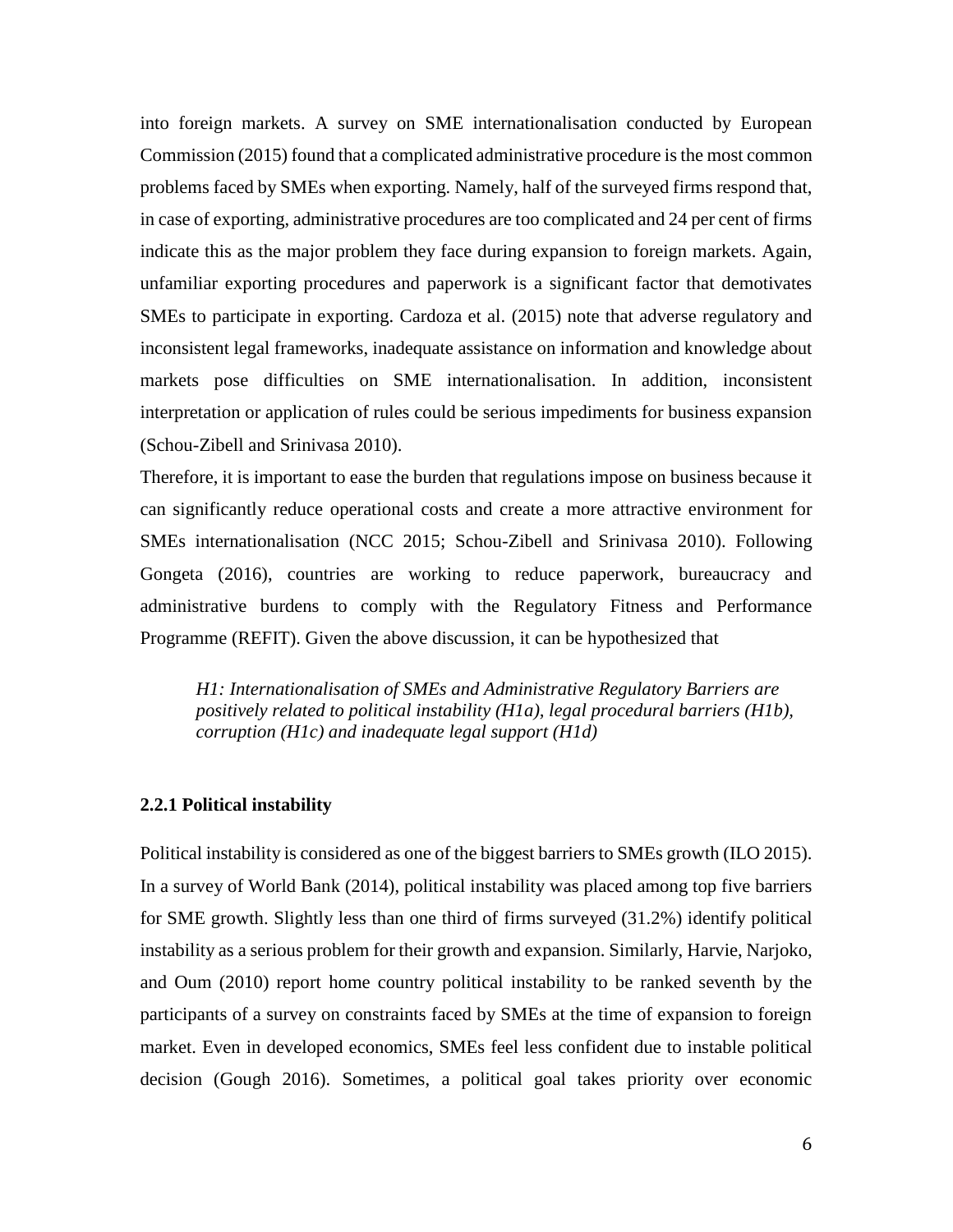efficiency, particularly in emerging economics, which reduces the chance of taking business opportunities (Buckley et al. 2007). Therefore, there is still a question on how political environment will shape the next stage of SMEs growth in the international marketplace (Cardoza et al. 2015). 'Hartal', a form of political instability, has a history of civil disobedience against colonialism in South Asian countries, but Bangladesh witnessed a dramatic increase of 'Hartal' in the last decades (Chawdhury 2016). With the volatile nature of political conditions in Bangladesh, following hypothesis is proposed:

*H1a: Political instability as administrative regulatory barriers has a negative impact on Bangladeshi SMEs' participation in international trade.*

## **2.2.2 Legal procedural barriers**

Not only regulations itself but also regulatory procedure affects SMEs decision to enter into international markets. By categorizing SMEs' internationalisation barriers as internal and external, Roy, Sekhar, and Vyas (2016) found that legal procedural barriers showed the most significant obstacle for SMEs internationalisation. Each country has its own legal procedural pattern that affects both private and business activities (Rahman et al. 2017). In 'Doing Business' report, the World Bank (2013) compared laws and regulations with traffic lights, though designed for preventing traffic congestion but can create an acute problem if a red light lasts for an hour. Likewise, lots of regulations are formulated to facilitate SMEs to export but SMEs entrepreneurs struggle with export documentation because they are cumbersome and complex (Roy, Sekhar, and Vyas 2016). In measuring environment for doing business, the World Bank considers ease of trading across borders along with other issues like staring a business, getting credits, enforcing contracts etc. Redundant procedures add both time and cost to the documentary complicacy in case of trading across border, particularly in emerging economics (World Bank 2016). Given the above discussion, it can be hypothesized that

*H1b: Legal procedural systems as administrative regulatory barriers have a negative impact on Bangladeshi SMEs' participation in international trade.*

#### **2.2.3 Corruption**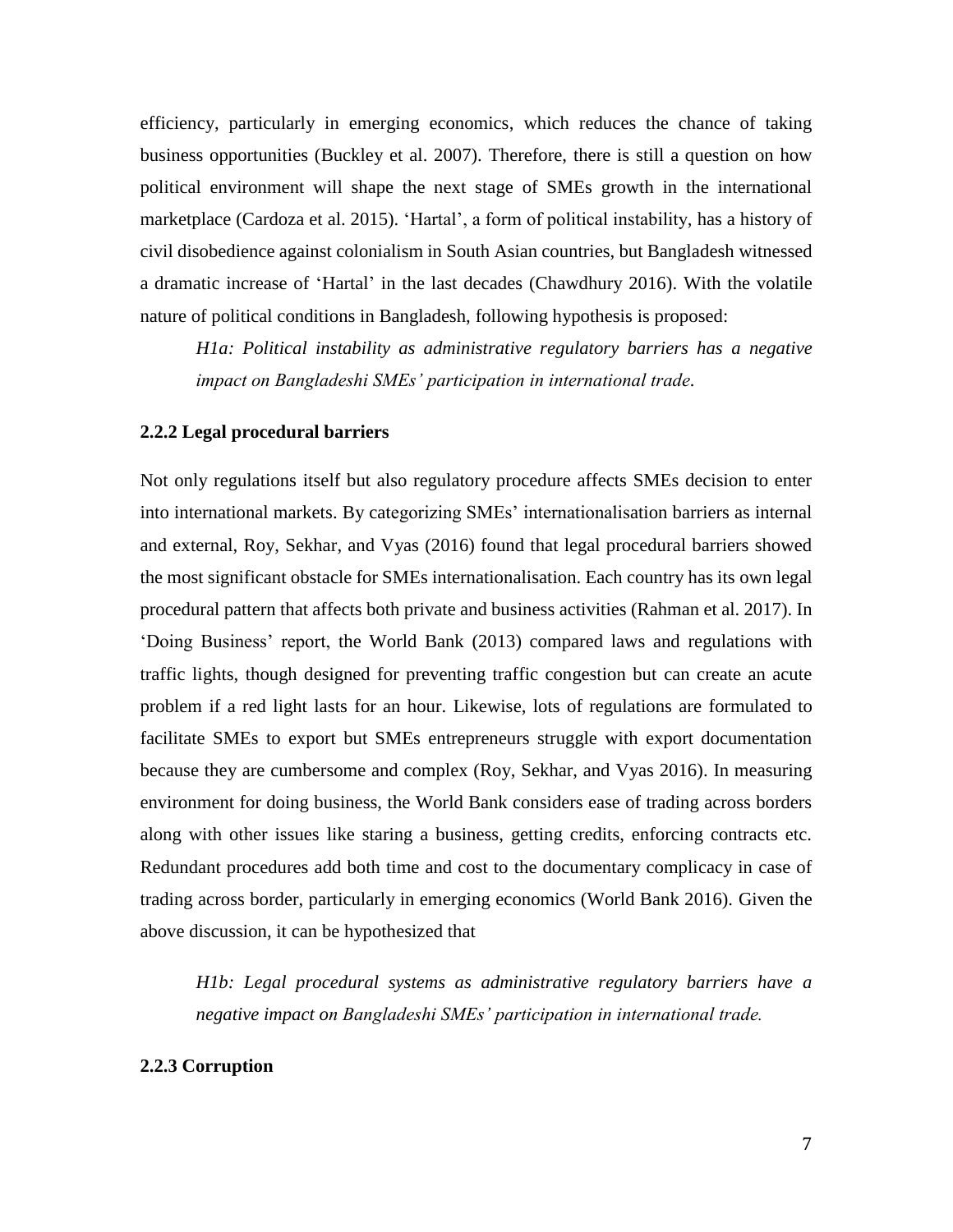Corruption is another major barriers SMEs face in expanding market growth (ILO 2015). In the World Bank's survey on SME in 2014, corruption ranked as a second among top five constraints facing by SMEs in developing countries. The problem becomes severe as the firm size gets smaller. Sometimes, it becomes very difficult for SMEs to encounter or bypass corrupt local parties. Corruption not only affects firm-level performance but also individual-level performance. Johnson, LaFountain, and Yamarik (2011) found a causal relationship between corruption and growth of output per worker.

Impact of corruption on the quality of business regulation is present in all but stronger in the volatile political setting (Breen and Gillanders 2012). Similarly, Johnson et al. (2014) noted that corruption is always bad and harmful for business growth and affects severely countries with fewer regulations (i.e. developing countries). According to Rasheed (2005), political instability is the result of corruption, inflationary trends, and great foreign debts. Corruption and political instability are both severe in Bangladesh. Hence it is pertinent to consider corruption as regulatory barriers for SMEs internationalisation in Bangladesh. Accordingly, following hypothesis is proposed.

*H1c: Corruption as administrative regulatory barriers has a negative impact on Bangladeshi SMEs' participation in international trade.*

#### **2.2.4 Inadequate legal support**

Complex and lengthy legal procedures and unavailability of legal support hinder SMEs to engage in international business. According to Boisot and Meyer (2008), both a poor regulatory procedure and the lack of public assistance programs are holding SMEs back to expand into foreign markets. In a survey conducted by European Commission (EC 2015), 33 per cent of the respondents pointed that not knowing the rules is a major problem when exporting. Therefore, it can be said that though the rules are available to facilitate SMEs, there is still an inadequate support in providing legal advices. Put simply, an inadequate support in case of providing information about market and consumers presents a stumbling block for SMEs regarding foreign market expansion. Similarly, less support about policies and regulations affects SMEs decision to expand internationally (Al-Hyari 2011) and many supporting programs like privacy law, e-signature and knowledge acquisition law are needed by SMEs (Al-Hyari, 2013). In a similar manner, 19% of the firms interviewed in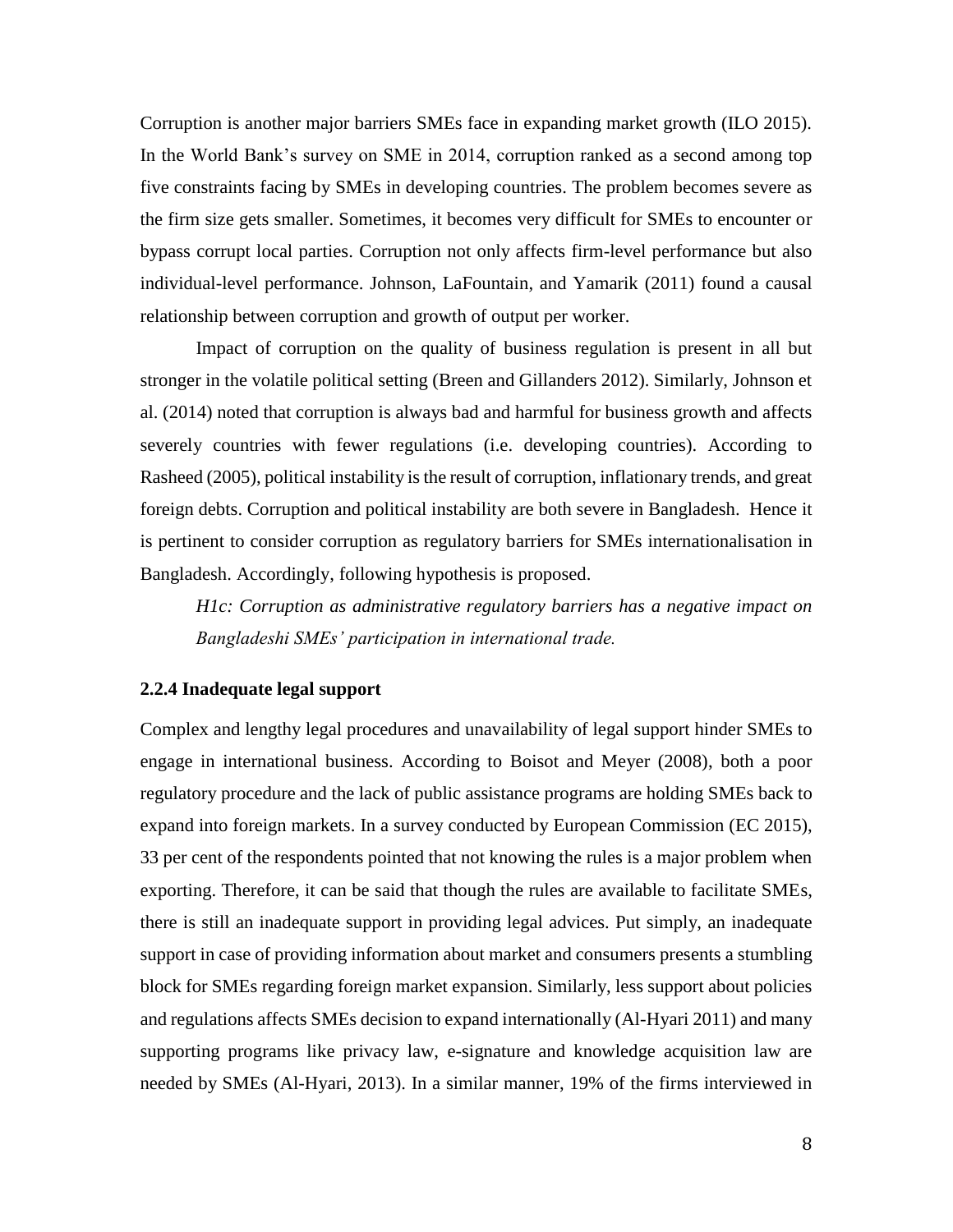the European Commission's survey (EC 2015) mentioned that information on rules and regulations would help SMEs to expand their activities into international market. Despite the importance of adequate legal support for internationalisation of SMEs, this issue still remains underexplored (Okpara and Kabongo 2010). Considering the given situation, the present paper proposes the following hypothesis:

*H1d: Inadequate legal supports as administrative regulatory barriers have a negative impact on Bangladeshi SMEs' participation in international trade.*

#### *2.3 Economic regulatory barriers*

For SMEs, decisions related to economic matters are foiled by a range of demand and supply-side obstacles (Irwin and Scott 2010; OCED 2017a). According to Gongeta (2016), financial regulatory framework fabricates a number of hurdles for SMEs. For example, compared to large firms, SMEs are less capable of producing a sophisticated financial statement (OECD 2013). Bergthaler et al. (2015) argues that the treatment of individual defaulters is more sadistic in case of unincorporated SMEs. Sometimes their personal property becomes liable for many years beyond liquidation of the business.

One of the biggest hurdles that SMEs face at the time of internationalisation is the economic cost of engaging into international markets. As stated by OECD (2017b), formalities like conformity assessment procedure and cost of engaging in international market are fixed and often the same regardless of firm size and revenue. Similarly, high rate of tariff, complex and inefficient custom procedures, problems related to tax and taxation might also become obstacles for SMEs while entering into a foreign market (OECD 2015; WTO 2016). Therefore, SMEs should decide to enter international markets after exploring the nature of economic regulatory requirements. Excessive economic regulations regarding these matters should be taken into consideration for regulatory reform of the SME sector. For example, Korea has decreased the unreasonable economic regulations by 10 per cent in 2014 (OECD 2017b). Considering these findings, the present paper focuses on how non-preferential custom duty, no-preferential tax, inflation and risk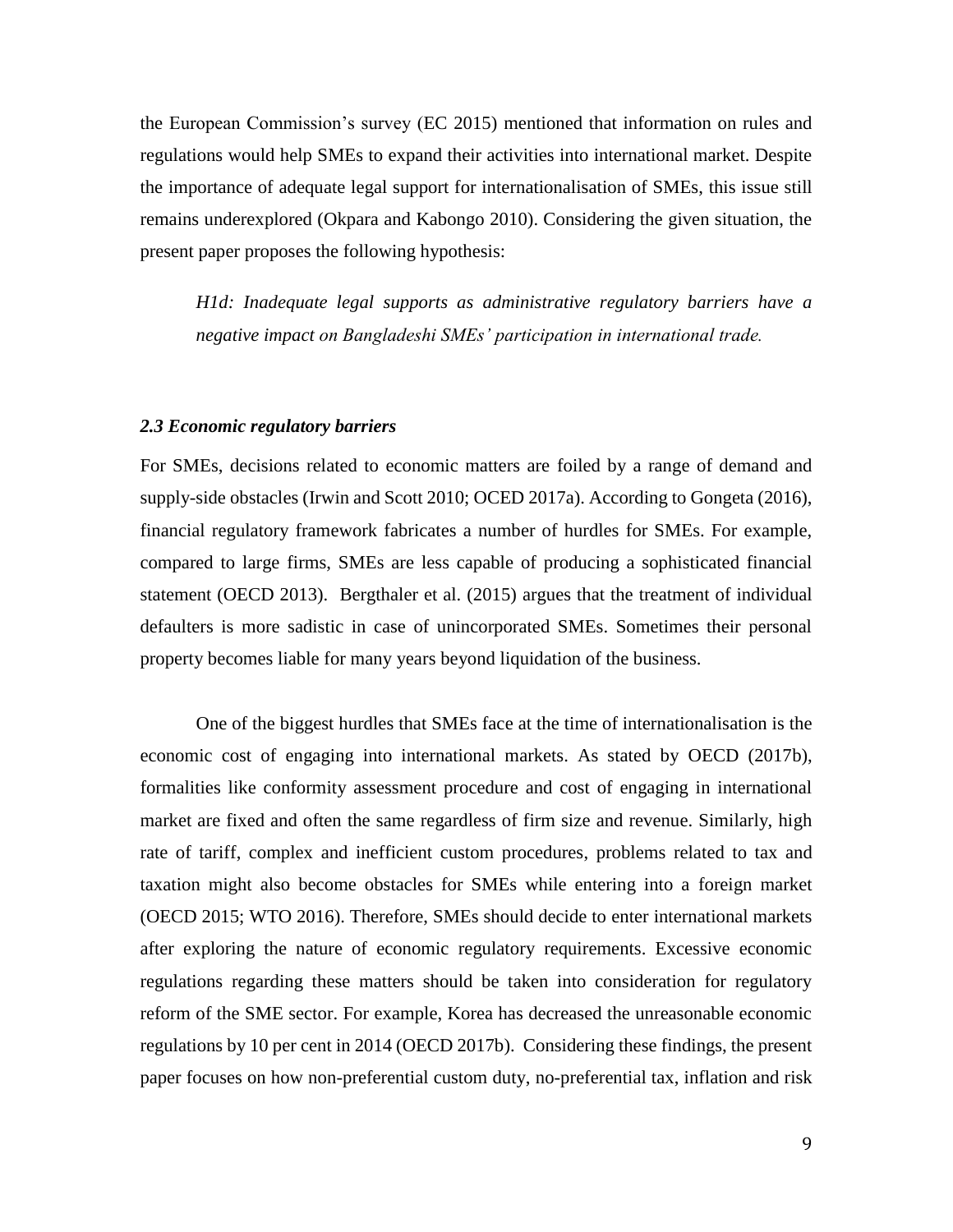associated with foreign exchange affect decision of Bangladeshi SMEs in case of foreign market expansion. Given the above discussion, it can be hypothesized that

*H2: Internationalisation of SMEs and Economic Regulatory Barriers are positively related to non-preferential custom duty (H2a), non-preferential tax (H2b), higher inflation (H2c) and foreign exchange risk (H2d)*

# **2.3.1 Non-preferential custom duty**

Custom duty as economic regulations can undermine SME participation in international trade. Barriers related to customs include uncertainty of duties, unnecessarily complex tax regulations, behavior of custom authority, customs red tape etc. (Gerwin 2015; OECD 2017a). According to WTO (2016), not only SMEs but also large firms perceive high tariffs as a major obstacle to trade and impact of tariff on trade largely depends on firm size. Compared to large firms, impact of custom duty or tariff is more burdensome for SMEs due to their limited capability to overcome them (Rensmann 2017). Holzner and Peci (2011) found that custom decision was one of the most important obstacles SME encounter, particularly those who face frequent changes in over-complicated laws and regulations. The Ministry of European Affairs and Foreign Trade (2013) pointed out that high or changing level of customs tariff and problems encountered in custom procedure as significant barriers to SME internationalisation. Accordingly, the Transatlantic Trade and Investment Partnership (TTIP 2014) highlighted that even a small change in a product's cost as a result of custom duty may led to a loss of sale for SMEs. In addition, trade theorists have started to explore the benefits of incorporating SMEs in a country's trade policy (Costinot, Rodriguez-Clare, and Werning 2015).

To provide special benefits to SMEs to participate in trade, both developed and developing countries are including SME-related provisions in their Regional Trade Agreements (RTAs) (by 65 per cent and 31 per cent respectively, WTO 2016). However, Bangladesh has a limited number of SME-focused trade agreements and need a SME supportive trade policy for easier exports and imports (Bakht and Basher 2015). Based on the above discussion, it can be said that custom duty might represent critical barriers for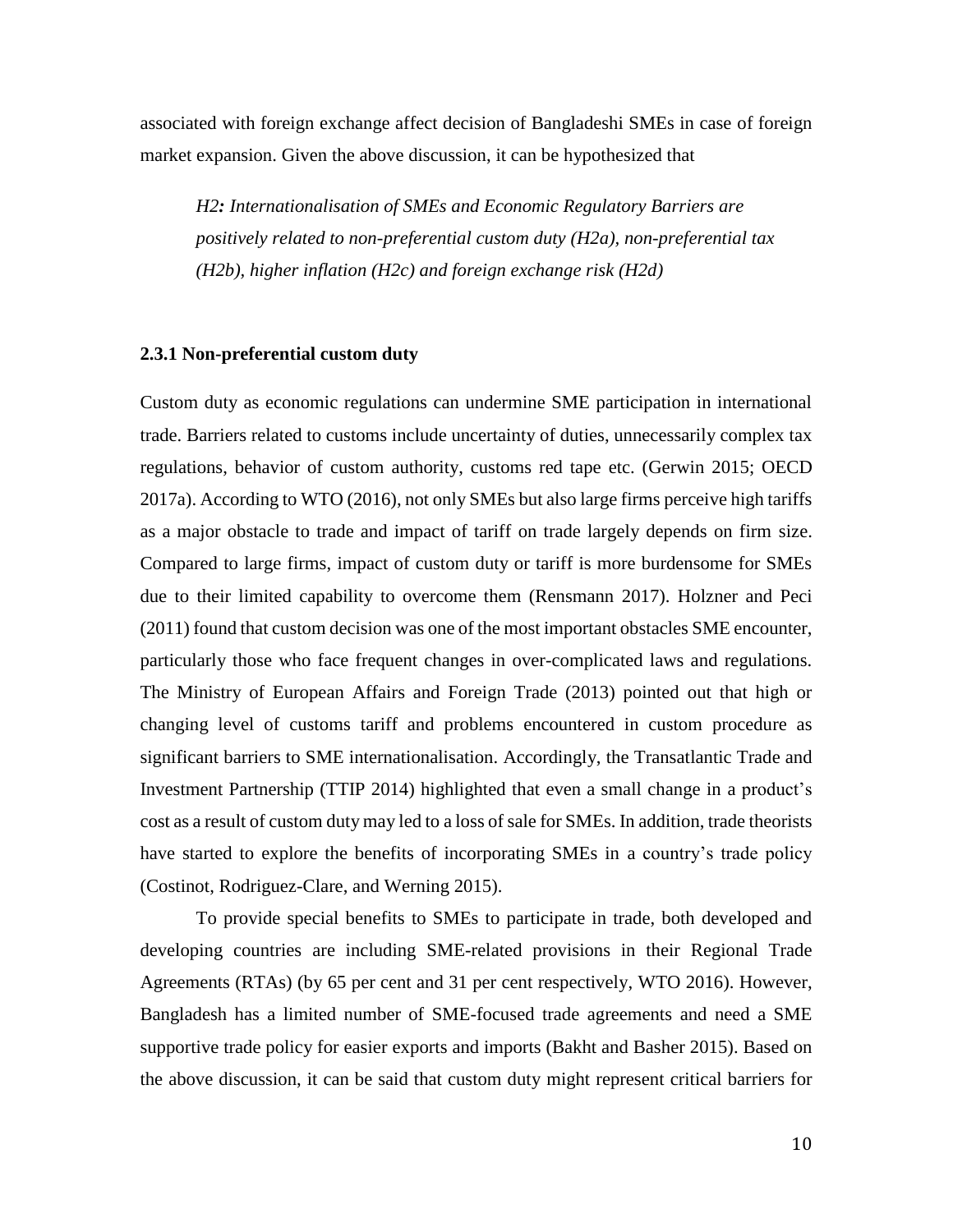SME internationalisation that requires a considerable attention. Therefore, the following hypothesis is proposed:

*H2a: Non-preferential custom duty as economic regulatory barriers has a negative influence on Bangladeshi SMEs participation in international trade.*

#### **2.3.2 Non-preferential tax**

Tax policy of home government is another type of barriers to SME internationalisation. Harvie, Narjoko, and Oum (2010) found high tax and tariff imposed by home country ranked sixth by the participants of a survey on constraints faced by SMEs at the time of expansion to foreign market. Accordingly, in a survey conducted by the Ministry of European Affairs and Foreign Trade (2013), problems related to taxes and taxation were found as a barrier facing SMEs while participating in international business. The Policy Department of the European Parliament (2016) specified that one of the greatest administrative burdens on European business was to comply with national taxation and customs rules. However, this issue remains unaddressed in many of the literature (Dusoye, Mahadeo, and Rogbeer 2013; Lakew and Chiloane-Tsoka 2015).

Tax or fiscal policy in Bangladesh is not SME-friendly. For example, in Bangladesh tax holiday benefits are not given to sole proprietorship firms, whereas majority of SMEs are sole proprietorship enterprise. Another example - exemption of indirect taxes are given to cottage firms whose annual turnover is Tk. 15 lac (BDT 1.5 million) but this knock off level is too low that SMEs need to pay 15 per cent VAT which is identical to large firms (Bakht and Basher 2015). In case of Bangladesh, government has made paying taxes less costly by reducing the corporate income tax rate but at the same time makes it complicated for business by increasing the time to prepare the income tax return (World Bank 2016, 2017). Preparing tax returns is a burdensome task for SMEs due to their lack of expertise. OECD (2017b) addressed this issue as an area to reform for promoting SME friendly business environment. In the light of given discussion, it has been hypothesized that:

*H2b: Non-preferential tax as economic regulatory barriers has a negative influence on Bangladeshi SME participation in international trade*.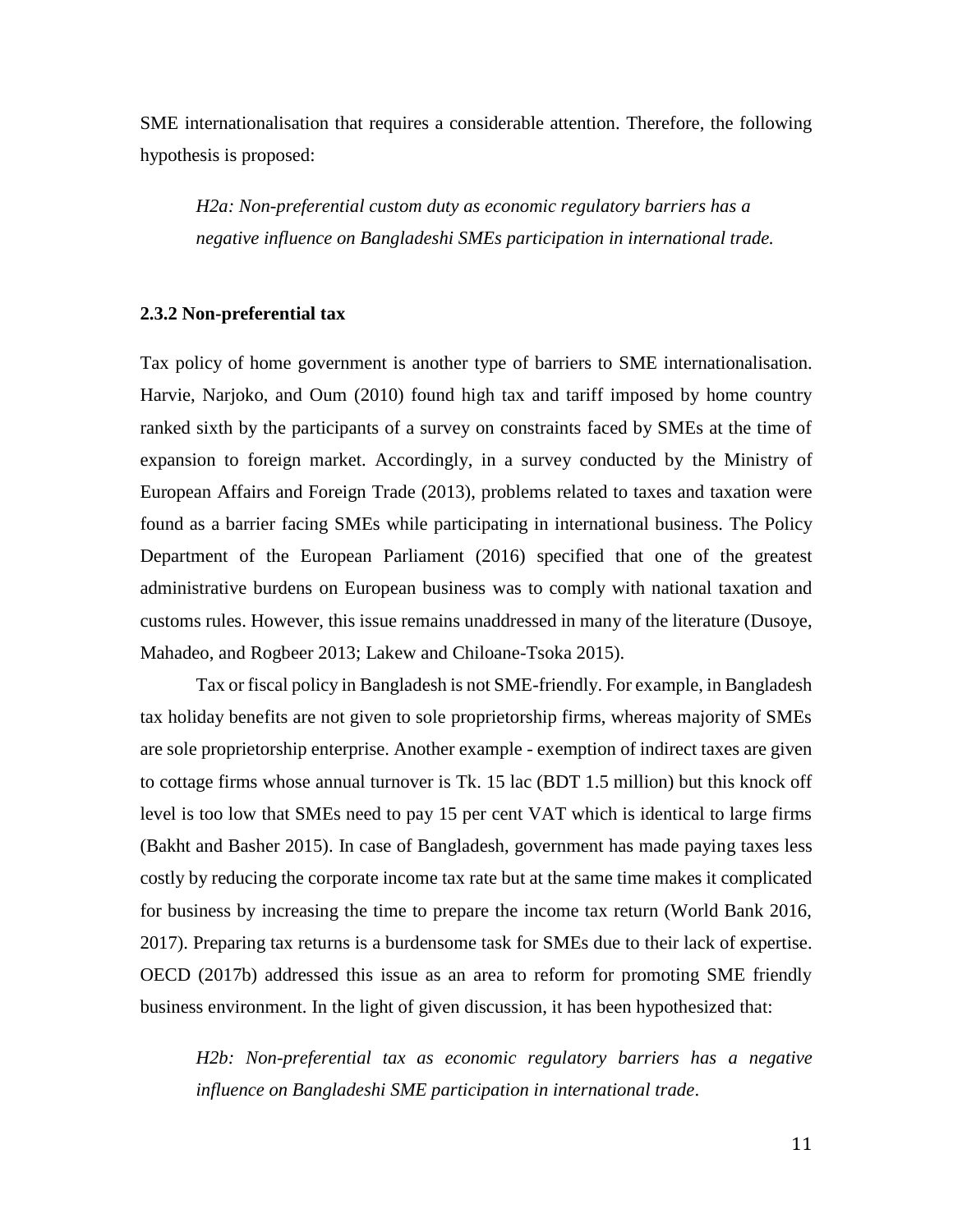#### **2.3.3 Inflation**

Inflation or increase in the price level affects SMEs planning both for domestic and international market. According to Ghauri and Kirpalani (2015), SMEs need to adjust the internationalisation plans due to changes in market conditions, including inflation, price fluctuation, and changes in supply and demand. SMEs, particularly in the manufacturing sector, face severe obstacle due to price increases because of their limited capacity and weaker position in accessing raw materials. Hurley (2011) reported that small firms are affected more by the inflationary impact on cost because they have limited bargaining ability with both suppliers and customers. Inflationary environment leads SMEs to the most vulnerable position, as they have no plans to face the inflationary fluctuation (Gough 2017). SMEs in Bangladesh face worse situation with its average inflation rate of 6.59% from 1994 until 2017. Considering the above discussion, the present paper proposes the following hypothesis:

*H2c: Higher inflation as economic regulatory barriers has a negative influence on Bangladeshi SMEs' participation in international trade.*

# **2.3.4 Foreign exchange risk**

Another source of international trade barrier is the risk associated with foreign exchange. Roy, Sekhar, and Vyas (2016) found that SMEs in India face procedural and currency barriers as highest obstacle for SMEs in their involvement in internationalisation. Even in the UK in 2016, SMEs pointed that potential currency fluctuations over the next six months could prove to be a significant barrier going into 2017 (Gough 2016). As each country has its own currency, therefore risk related to foreign exchange is country specific. As a result, this issue was addressed by many country–specific studies (e.g. Al-Hyari, Al-Weshah, and Al-nasour 2012; Dusoye, Mahadeo, and Rogbeer 2013; Lakew and Chiloane-Tsoka 2015). Therefore, this paper proposes a foreign exchange risk as a function of economic regulatory barrier to entering foreign market.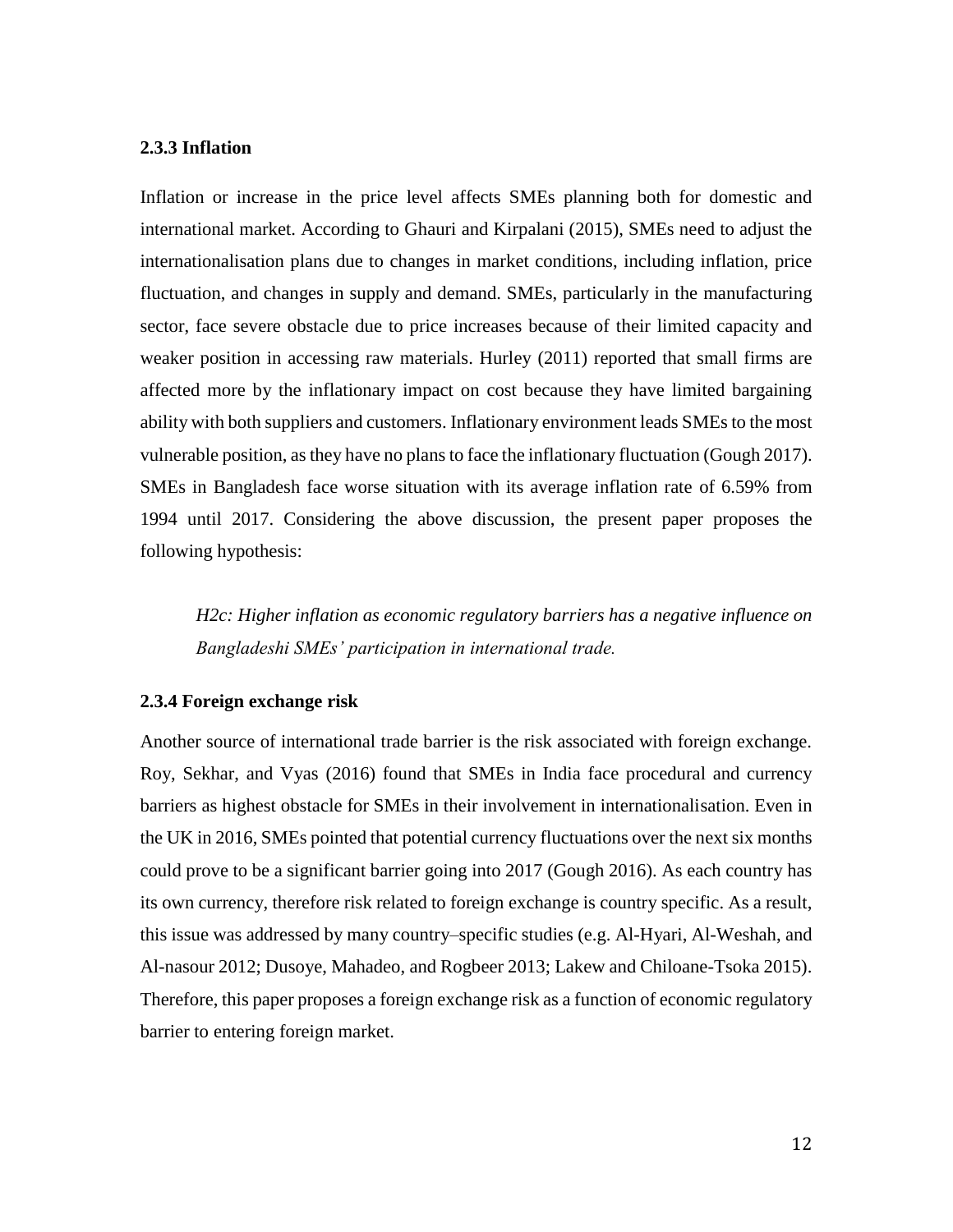*H2d: Risk related to foreign exchange as economic regulatory barriers has a negative influence on Bangladeshi SMEs' participation in international trade.*

#### *3. RESEARCH METHODOLOGY*

Despite benefits and opportunities that SMEs can exert from participation in international markets, SME involvement in trade remains relatively limited (WTO 2016). This holds true for Bangladeshi SMEs as well (Mendy and Rahman, 2019; Rahman and Mendy, 2019; Rahman, Billah and Hack-Polay, 2019). The ITC's report from 2017 notes that Bangladesh has unrealised potential to increase exports as it has diversification opportunities in processes food, wood industry, such as wood marquetry, ornaments of wood and prepared and processed pineapples. Therefore, it is important to identify what hinders Bangladeshi SMEs during the process of internationalisation. To investigate the regulatory barriers to internationalisation, a reflective hierarchical model approach was employed. An empirically testable theory had also been developed and tested. Primary data had been collected through survey to measure casual network relationship (Jenkins 1985) among the barriers that Bangladeshi SMEs face at the time of entering foreign markets. Instead of using telephone, e-mail or online survey, data for this research has been collected through postal survey to maximize the response rate (Malhotra 2008).

For data collection purpose, four major cities (Dhaka, Khulna, Chittagong and Khulna) of Bangladesh were targeted. The period of data collection was from July 2011 to September 2011. SMEs participating in international business were taken into consideration to define the population for this research. Using a cluster-sampling technique, 250 questionnaires were distributed to each division. As the population of this study is concentrated over a wide area, area wise cluster sampling was used in this study. This sampling strategy also ensures the representation of different areas of the economy. Internationally active SMEs were selected from each villages and wards from each division. A systematic random sampling technique was followed to ensure the equal chances of being selected for each SME located in a chosen villages and wards of each division. A total of 1,000 questionnaires were distributed among four divisions and 219 responses were received. Of 219 completed questionnaires, 212 were acceptable as seven questionnaires were unsuitable due to excessive missing data.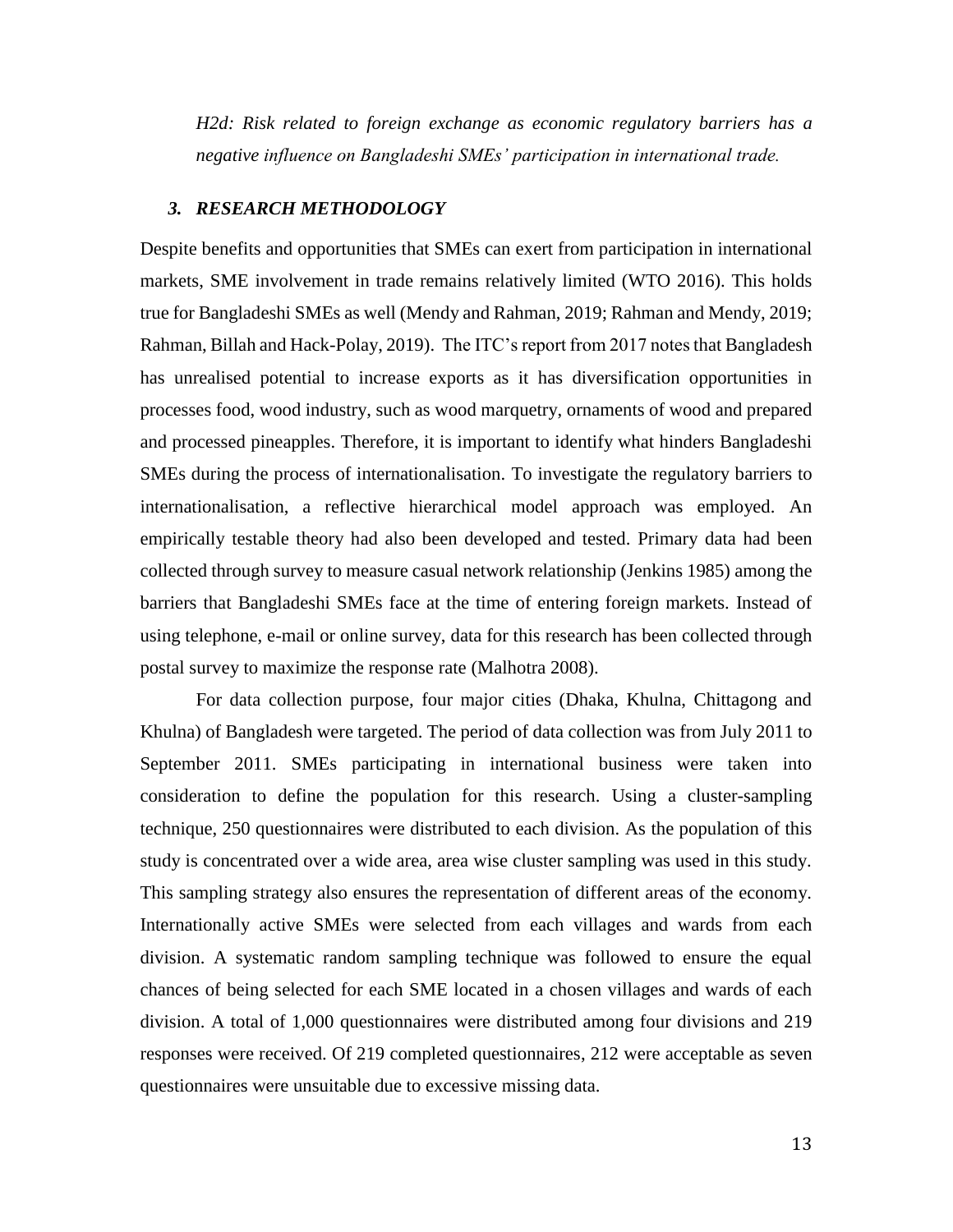# *[Insert Table 1]*

As shown in Table 1, out of 212 respondents, percentage of male and female participants were 68.1% and 32.9% respectively, which reflects the diversity among respondents. Among the participated SMEs, 13.9% are operating in the primary sector, 51.4% in the manufacturing and 34.7% in the service sector. Participation from each division level shows that percentages of firms are from Dhaka, Khulna, Chittagong and Khulna were 28.5% 25.8%, 22.1%, and 23.6% accordingly. Concerning a type of business, 28.9% are sole traders, 21.4% are partnership businesses, 9.1% are family businesses, 6.9% are co-operatives and 33.7% are private limited companies.

All items in the questionnaire were identified from a systematic review of previous researches in this domain. Likert-scale (five point) was used to elicit responses on each item. Structured questionnaire used in this research were finalised based on the findings of a pre-test. Both SME owners (20 participants) and academics (5 participants) were targeted for the pre-test to check the suitability and appropriateness of the questionnaire.

#### **3.1 Hierarchical reflective model**

Composite and reflective measurements are combined to form a hierarchical construct for capturing the overall reflections in the underlying latent variable (Jarvis, MacKenzie, and Podsakoff 2003; Petter, Straub, and Rai 2007; Rahman et al. 2017). Use of hierarchical construct provides a nonparametric method for analyzing factorially designed survey data (Farrelly 2017) as well as reduces a model complexity and increases theoretical discretion (Akter, Rajasekera, and Rahman 2010).

Jarvis, MacKenzie, and Podsakoff (2003) argued that in a reflective model, covariation among the measures is caused by and reflects variations in the underlying latent factor. Taking this exploration into account, this paper specifies regulatory barriers that Bangladeshi SMEs face in entering foreign markets as a reflective hierarchical model composed of two reflective constructs – *administrative regulatory barriers and economic regulatory barriers* of internationalisation (see Figure 1).

# *[Insert Figure 1]*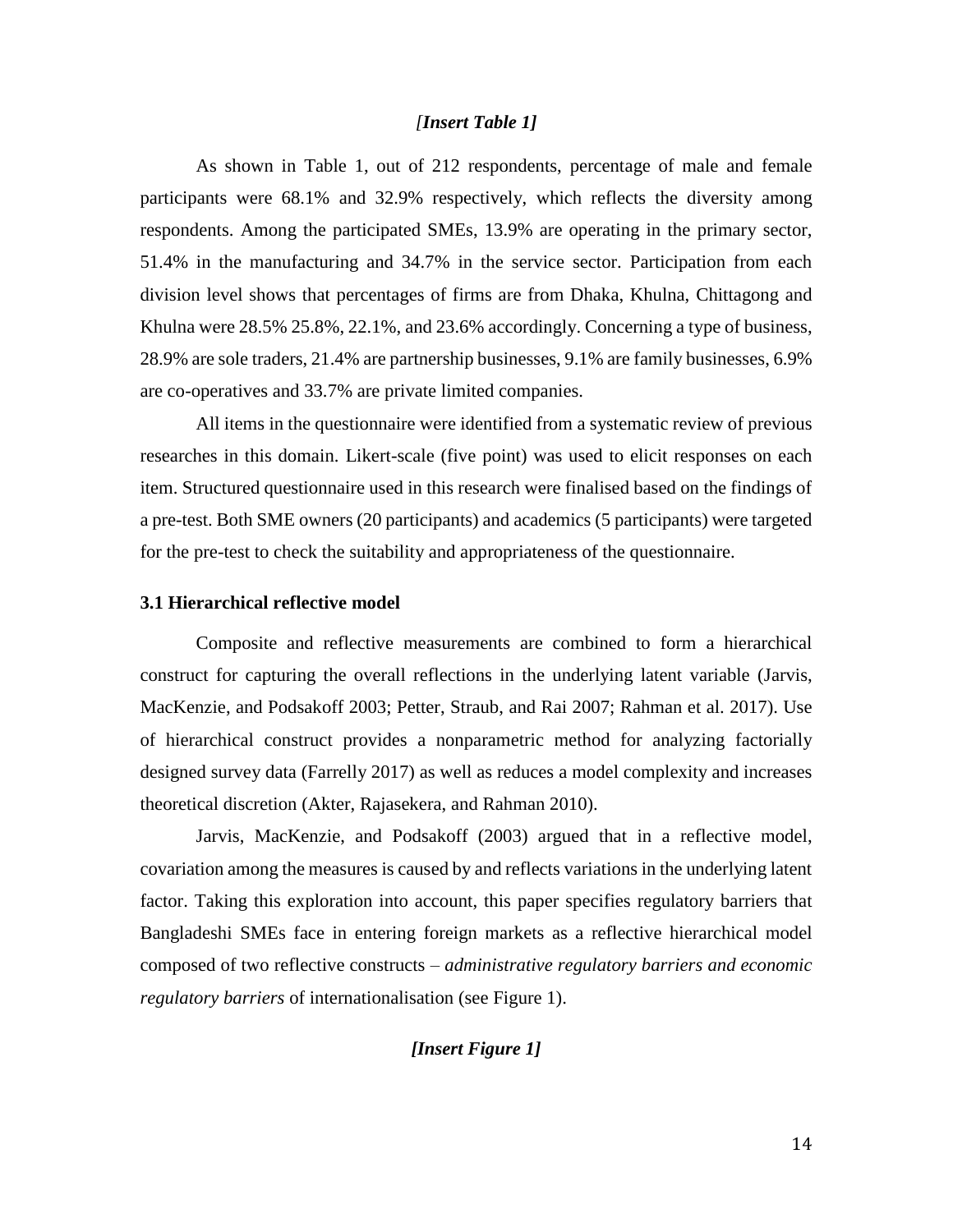Finally, all of the constructs of the model reflect the overall regulatory barriers Bangladeshi SMEs face in entering international markets. It is assumed that in a reflective construct two measures are strongly correlated (Bollen and Lennox 1991). This finding is consistent with Jarvis, MacKenzie, and Podsakoff (2003) and Akter, Rajasekera, and Rahman (2010), as they have stated that reflective indicators of latent construct should be internally consistent. Another reason of using a reflective model in this research is to improve construct validity without trading off the content validity (Petter, Straub, and Rai 2007; Wetzels, Schroder, and Oppen 2009).

As shown in Figure 2 below, the reflective model in this research is a second-order reflective model. The first-order level of the model encompasses *administrative regulatory barriers* and *economic regulatory barriers,* composed with corresponding indicators; mentioned as MVs (manifest variables. At the second-order level, regulatory barriers to internationalisation facing by the Bangladeshi SMEs are executed in a hierarchical reflective model. The second-order construct combines eight MVs (four + four) of two first-order constructs.

# *[Insert Figure 2]*

Table 2 depicts the equation of estimating the hierarchical reflective models on regulatory barriers. In the first-order model, *yi* represents the first-order model MVs, *ηj* represents latent variable, *Δy* represents factor loadings and *εi* represents error term. The equation of the second-order model specifies the first-order factors (*ηj* ) in terms of the second-order latent variables (*ξk* ) and error (*ζj* ) for the first-order factor and second-order latent variable loadings (*Г*).

## *[Insert Table 2]*

PLS path modeling is a suitable approach for models with hierarchical constructs (Akter, Rajasekera, and Rahman 2010; Wetzels, Schroder, and Oppen 2009). This study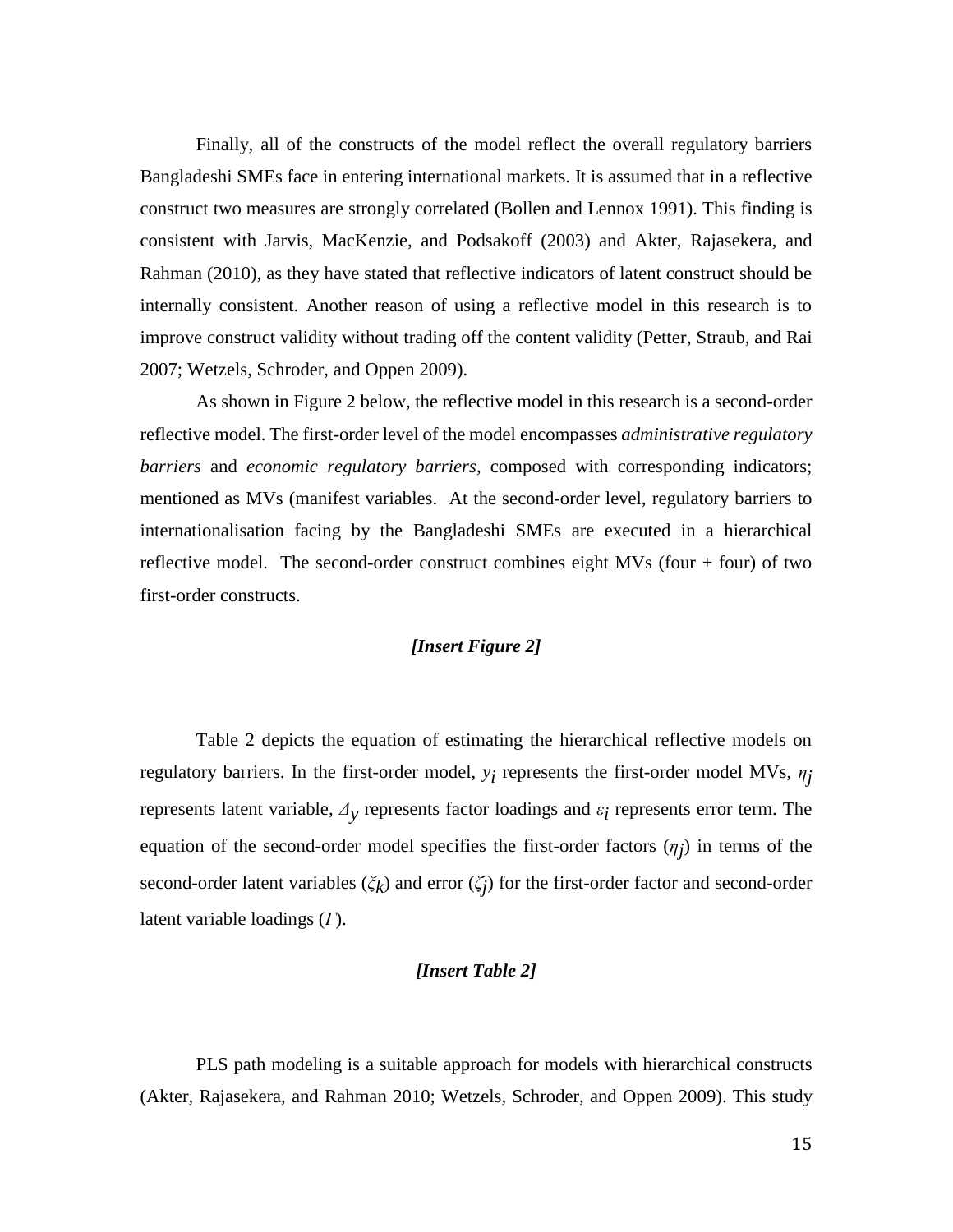specifies regulatory barriers by applying a higher order reflective model, including more than one dimension and more than one indicator. As a result, this paper avoids the limitations of the structural equation modeling such as limitation of sample size, sample distribution, and measurement level (Rahman et al. 2017; Wetzel, Schroder, and Oppen 2009). Considering this evidence, Partial Least Square (PLS) method was applied in this paper to evaluate the regulatory barriers facing by the Bangladeshi SMEs for participating in international business.

# *3.2 PLS-SEM results*

This study investigates regulatory barriers and represents the findings through a three-pronged approach. The first step involves identification and evaluation of the model measurements. The second step involves evaluating the model. Finally, at the third level, the relationships in the model are tested. According to Akter, Rajasekera, and Rahman (2010), this three-step approach of presenting findings safeguard the validity and reliability of the latent variables before concluding on hypothesized relationships.

#### *Scrutinizing the measurement model*

In this paper, PLS graph 3.0, proposed by Wetzels, Schroder, and Oppen (2009), has been used to assess the regulatory barriers that are holding back Bangladeshi SMEs to participate in the foreign markets. To investigate the inside approximation, PLS graph 3.0 was used by applying the hierarchical model with PLS path modeling with a path weighting scheme as suggested by Akter, Rajasekera, and Rahman (2010). A non-parametric bootstrapping technique (Wetzels, Schroder, and Oppen 2009) was used and the standard errors of the estimates were obtained using 500 replications. This paper has also used the repeated indicators approach to estimate the higher-order latent variables as applied in Akter, Rajasekera, and Rahman (2010). As a result, the second-order factor (overall regulatory barriers facing by the Bangladeshi SMEs) is measured without changing the direction of the indicators (MVs) of the first-order factors (*administrative* and *economic regulatory barriers*).

Following the PLS path modeling, a confirmatory factor analysis is conducted to test the model and assess the reliability and validity as instructed by Wetzels, Schroder,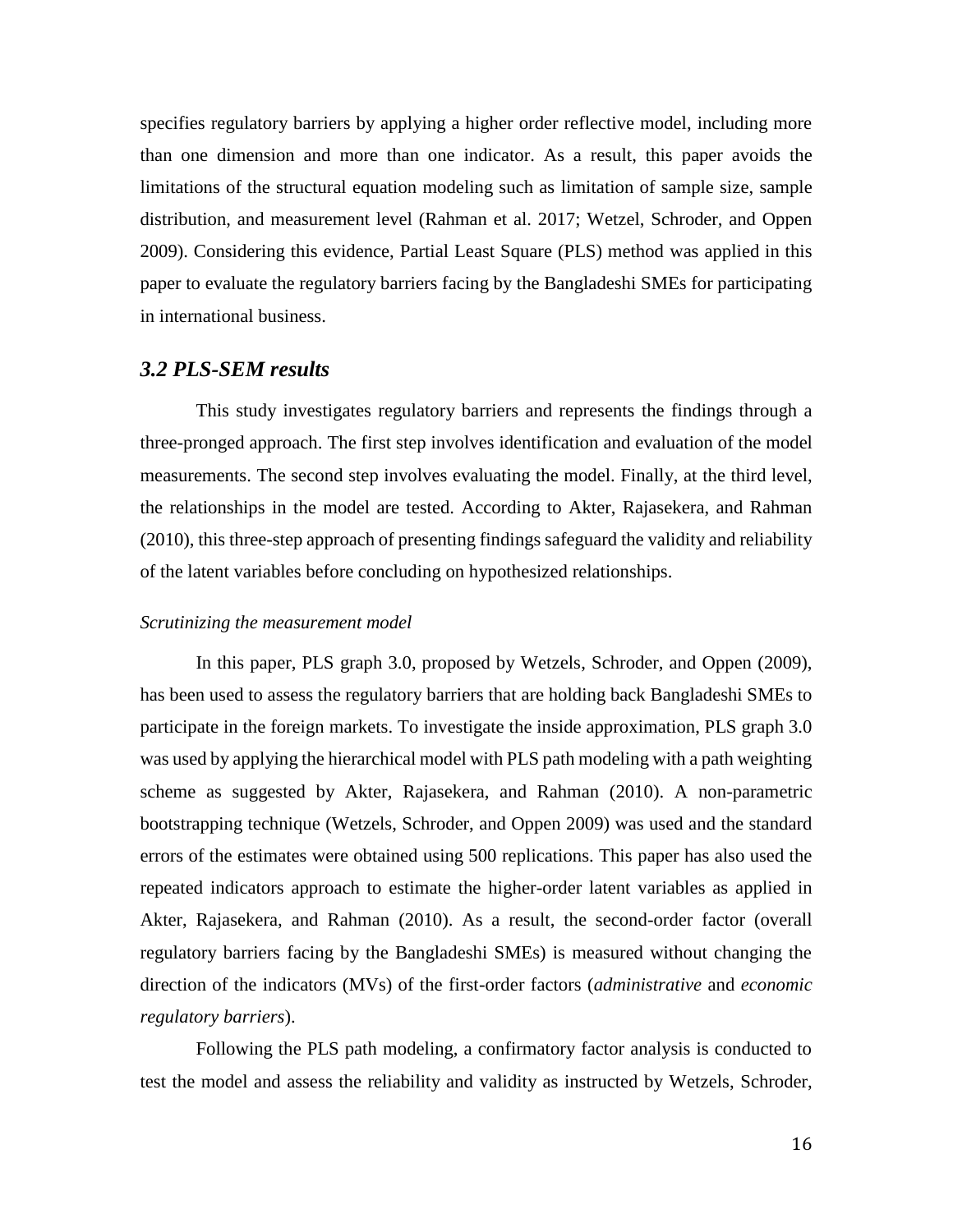and Oppen (2009). Based on the analysis, it is shown that each item loading is higher than 0.70, which is significant at the 1% level ( $p<0.01$ ) (as shown in Table 3). Additionally, the composite reliability (CR), Cronbach's  $\alpha$  (CA) and average variance extracted (AVE) are used to measure the reliability of the scale (Akter, Rajasekera, and Rahman 2010).

# *[Insert Table 3]*

Table 3 shows that the values for CR and CA on the *administrative* and *economic*  regulatory barriers are more than the threshold level of 0.70 (Hulland 1999; Rahman et al. 2017), which validates the scale consistency of each item. Moreover, AVE (shown in Table 3) for both administrative and economic regulatory barriers is also well above the modest threshold point of 0.50 (Fornell and Bookstein 1982), which also indicates that each construct captures adequate variance from its items and all the constructs are conceptually distinct (Rahman et al. 2017). These findings ensure the convergent validity of all the scales used in the model.

The convergence validity (Table 3), depending on the average variance extracted (AVE) was above the recommended value of 0.5 for all construct which shows the explaining capability of all the indicators of the latent constructs. Finally, the values of the square root of AVE confirm the discriminant validity of the model (Akter, Rajasekera, and Rahman 2010).

#### *3.2.1 Evaluation of higher order model*

The parameters of regulatory barriers that affect internationalisation of Bangladeshi SMEs are presented in a second-order hierarchical reflective model as shown in Figure 2. The *overall regulatory barriers* considered as second-order constructs are reflected in firstorder constructs. The extent of explained variances of second–order construct as reflected in first-order constructs is *administrative regulatory barriers* (88%) and *economic regulatory barriers* (83%). All path coefficients (in Table 3) from the second-order (*overall regulatory barriers*) to the first-order (*administrative regulatory barriers* and *economic regulatory barriers*) are significant at the 1% level (p< 0.01). Accordingly, the evidence of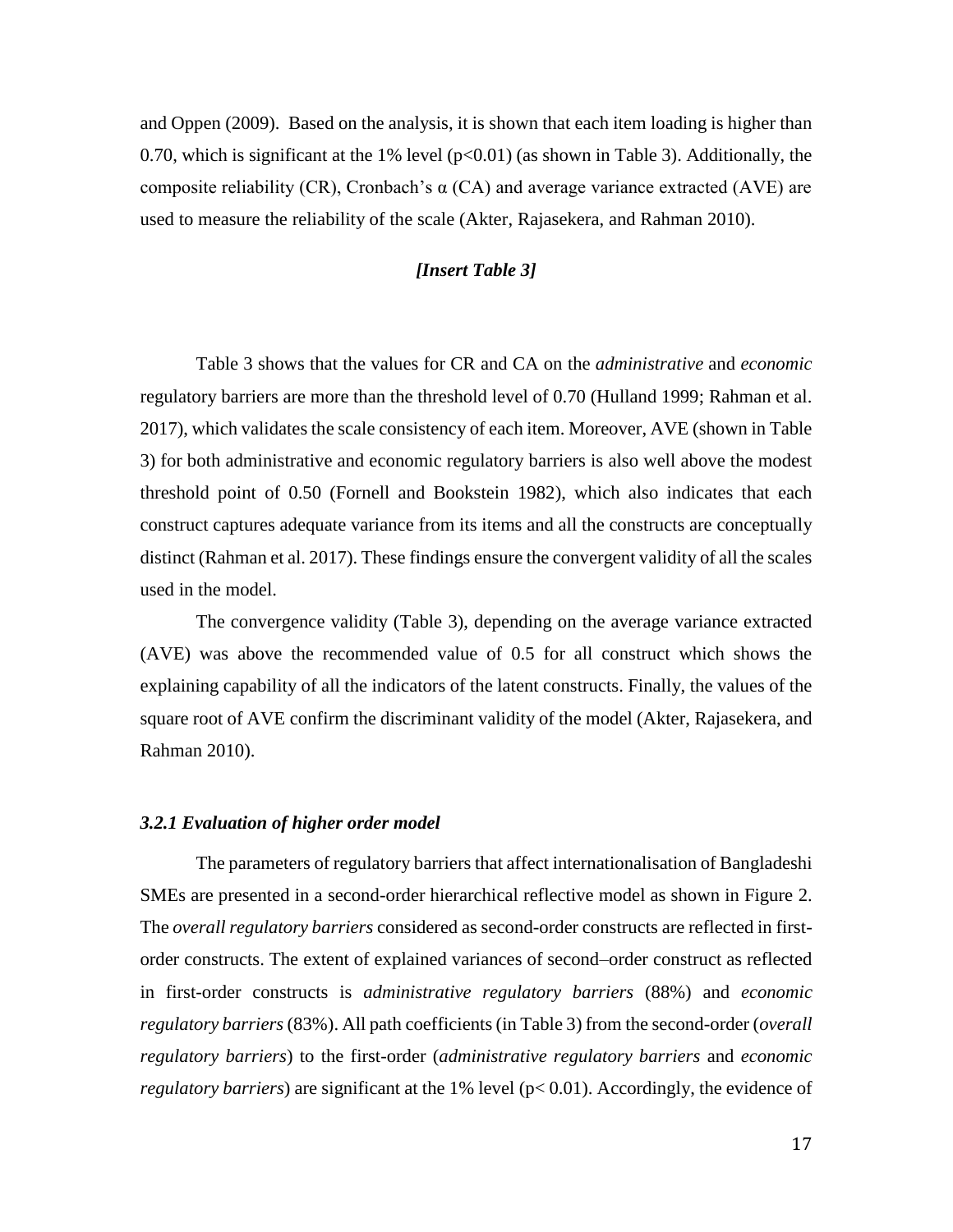reliable higher order reflective model is confirmed from the CR and AVE values. Table 3 shows that the CR and AVE of the first-order constructs are more than their cut-off levels 0.70 and 0. 50 respectively.

#### *3.2.2 Assessment of structural model and hypotheses testing*

To measure the validity of the structural model, the relationship between *overall regulatory barriers* (second-order construct) and its sub-dimensions, i.e. *administrative* and *economic* regulatory barriers (first-order constructs) has been developed (as shown in Figure 3). Results in Table 5 show a standardized *β* of 0.939 and 0.915 accordingly and these results indicate a strong interdependence between those variables. Results (Tables 4 and 5) show that all path coefficients are significant at the  $1\%$  level ( $p < 0.01$ ). Further, overall findings support all eight hypotheses (see Table 5). This result indicates the importance of regulatory barriers for the internationalisation of SMEs in emerging markets.

> *[Insert Figure 3] [Insert Table 4] [Insert Table 5]*

# *4. SUMMARY OF FINDINGS*

The main objective of this paper is to identify regulatory barriers that Bangladeshi SMEs are facing when entering foreign markets. In this regard, the paper aims to identify key regulatory barriers by developing and validating a higher order reflective hierarchical model of barriers faced by SMEs in Bangladesh. PLS path modeling is used to assess the barriers in a hierarchical model as this technique better explains the complex relationships among variables than traditional regression analysis (Akter, Rajasekera, and Rahman 2010, Rahman et al. 2017). By categorizing eight indicators of regulatory barriers into two dimensions (*administrative regulatory* and *economic regulatory*), this paper aims to enrich our knowledge about the regulatory barriers faced by SMEs when entering international markets. In addition, findings from our paper are consistent with previous studies (e.g. APEC 2015; Narayanan 2015; Serrono and Romero 2014; WTO 2016), focusing on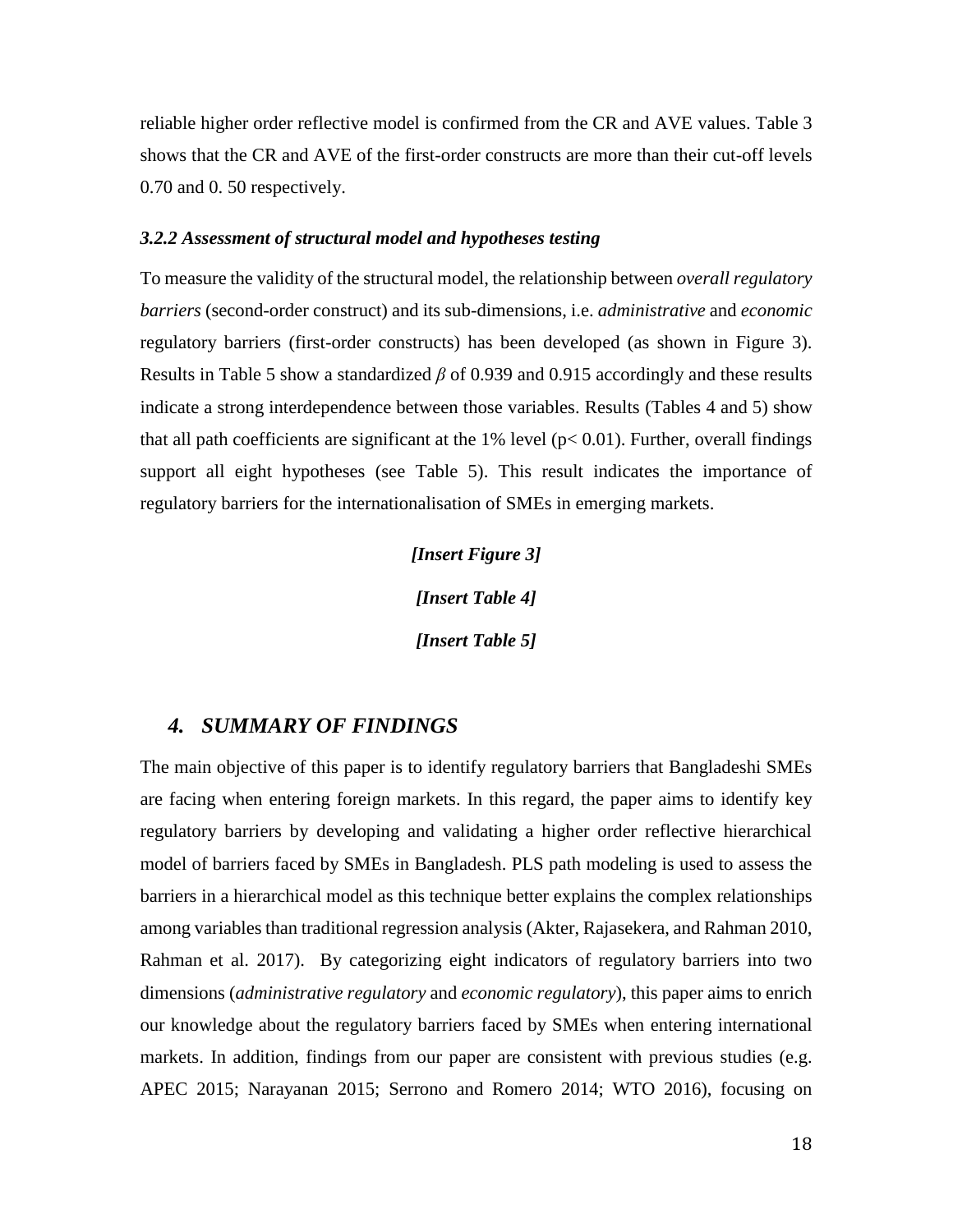identifying barriers to SME internationalisation particularly in developing countries. As this paper provides a ranking of the regulatory barriers through a *hierarchical reflective model*, it strengthens all the constructs conceptualized in previous studies. Findings show that *administrative regulatory barriers* explain 88% of the variance of overall regulatory barriers whereas 83% variances of the regulatory barriers are explained by the *economic regulatory barriers* (see Figure 3). Therefore, it can be said that within the regulatory barriers, *administrative regulatory barriers* (barriers related to administrative activities facilitating SME internationalisation, i.e. administrative procedure, legal support, corruption etc.) seem to be more significant as barriers to entering international market for SMEs in Bangladesh. However, equal attention should be given to both dimensions of regulatory barriers, as the difference in magnitude of their impacts is very small.

This study provides empirical findings based on the date collected from SMEs in Bangladesh by developing a second-order reflective hierarchical model with the application of PLS path-modeling technique. Structural properties as well as measurement validity and reliability of the research model are confirmed by the application of repeated indicators (Wold 1985). Moreover, PLS modeling in the research model has successfully shifted the individual component of regulatory barriers of internationalisation to the overall regulatory barriers (Akter, Rajasekera, and Rahman 2010; Wold 1985). The model predicted *administrative regulatory* barriers as the more influential barriers to internationalisation for SMEs in Bangladesh.

# *5. CONCLUSION*

By developing a higher-order reflective model and applying the PLS path modeling, this study identifies major barriers faced by Bangladeshi SMEs in participating in international markets. The second-order hierarchical model clearly distinguished regulatory barriers into two dimensions - *administrative* and *economic* - by indicating a significant reflection of both dimensions on overall regulatory barriers. All the eight hypotheses formulated in this study based on the literature are supported by the empirical findings (see Table 5). As studies on regulatory barriers should be country- specific (Novikov 2014) and there are no previous studies on regulatory barriers to internationalisation facing Bangladeshi SMEs, findings of this study will fill in the gaps in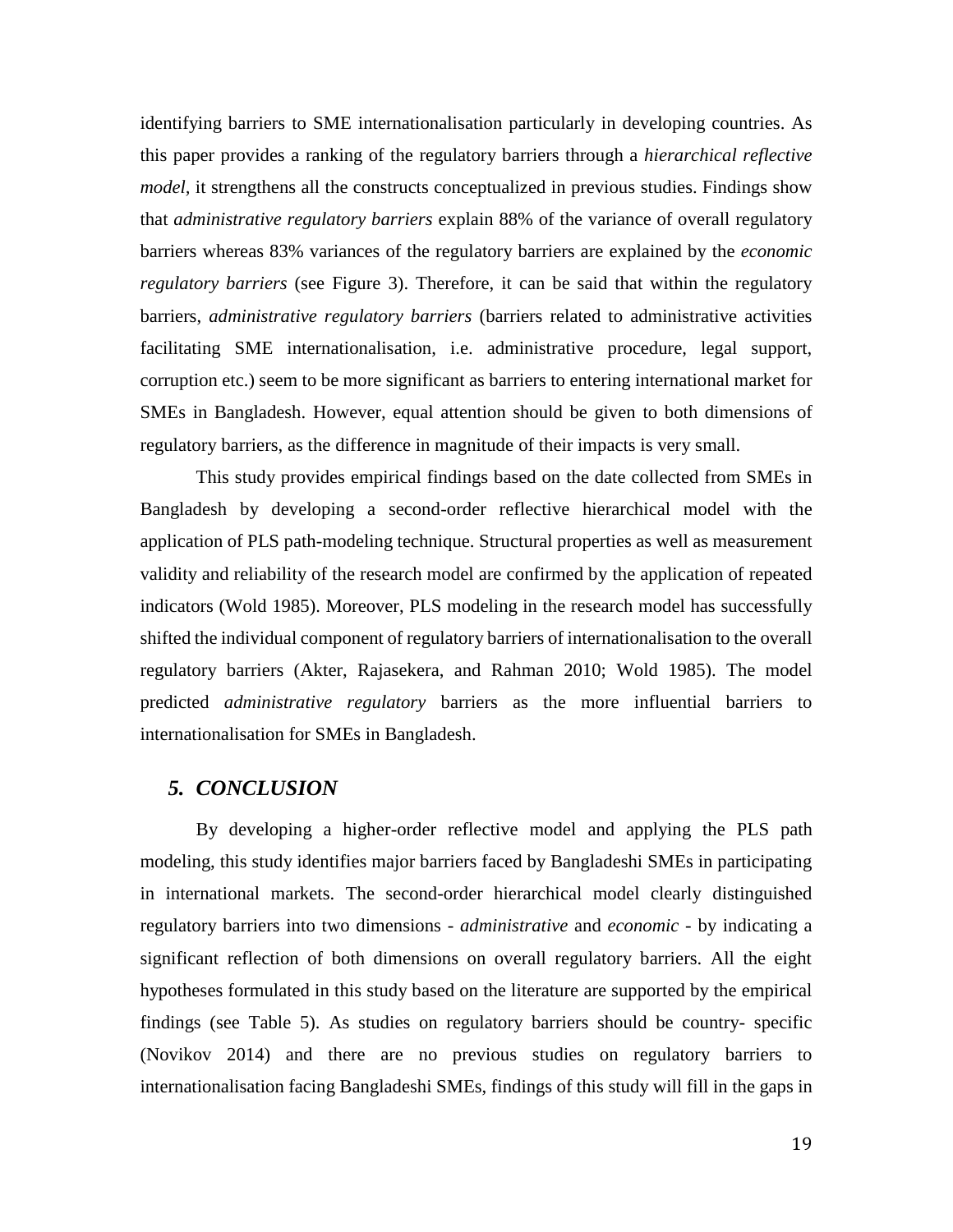this context. This paper also provides a step forward by providing conceptual clarity and severity of regulatory barriers that SMEs from emerging economies are facing when entering foreign markets.

## **5.1 Implications**

This study extends our knowledge about salient regulatory obstacles to involve in international business particularly for SMEs in emerging economies. There are some support services to encourage entrepreneurship development (St-Jean, Radu-Lefebvre, and Mathieu 2018). As noted in WTO (2016), if policymakers concentrate on easing regulatory barriers and opportunities are given for entering a foreign market, SMEs tend to respond more swiftly and flexibly than large firms and can play a vital role in creating new exports. Regarding this, findings from this study could be useful for Bangladeshi policy makers, as paper empirically tested the possible components of the barriers related to the regulatory environment.

This study has a theoretical implication in that the model developed here serves as an extension of how to combine institutions, entrepreneurship, internationalisation and small business management to an area where it has not been examined before – i.e. barriers of SMEs' internationalisation. For theoretical extension, this study followed Amankwah‐ Amoah, Danso & Adomako (2019).

In addition, barriers related to regulatory environment have been categorized in two dimensions: *administrative regulatory* and *economic regulatory* (by using PLS path model) based on their explanatory power. The empirical findings predict the administrative regulatory barriers as foremost compared to barriers related to economic regulations in Bangladesh. Due to the dominating effect of administrative regulatory barriers on holding back of SMEs to grab the potential of participating in international business, a priority should be given to *administrative regulatory barriers* due to resource limitations, though the magnitude of both dimensions of regulatory barriers is relatively very small. PLS path model used in this research also provides a ranking according to explanatory power of individual components of regulatory barriers. Therefore, based on the severity of barriers, government and also non-government organizations can allocate their resources and give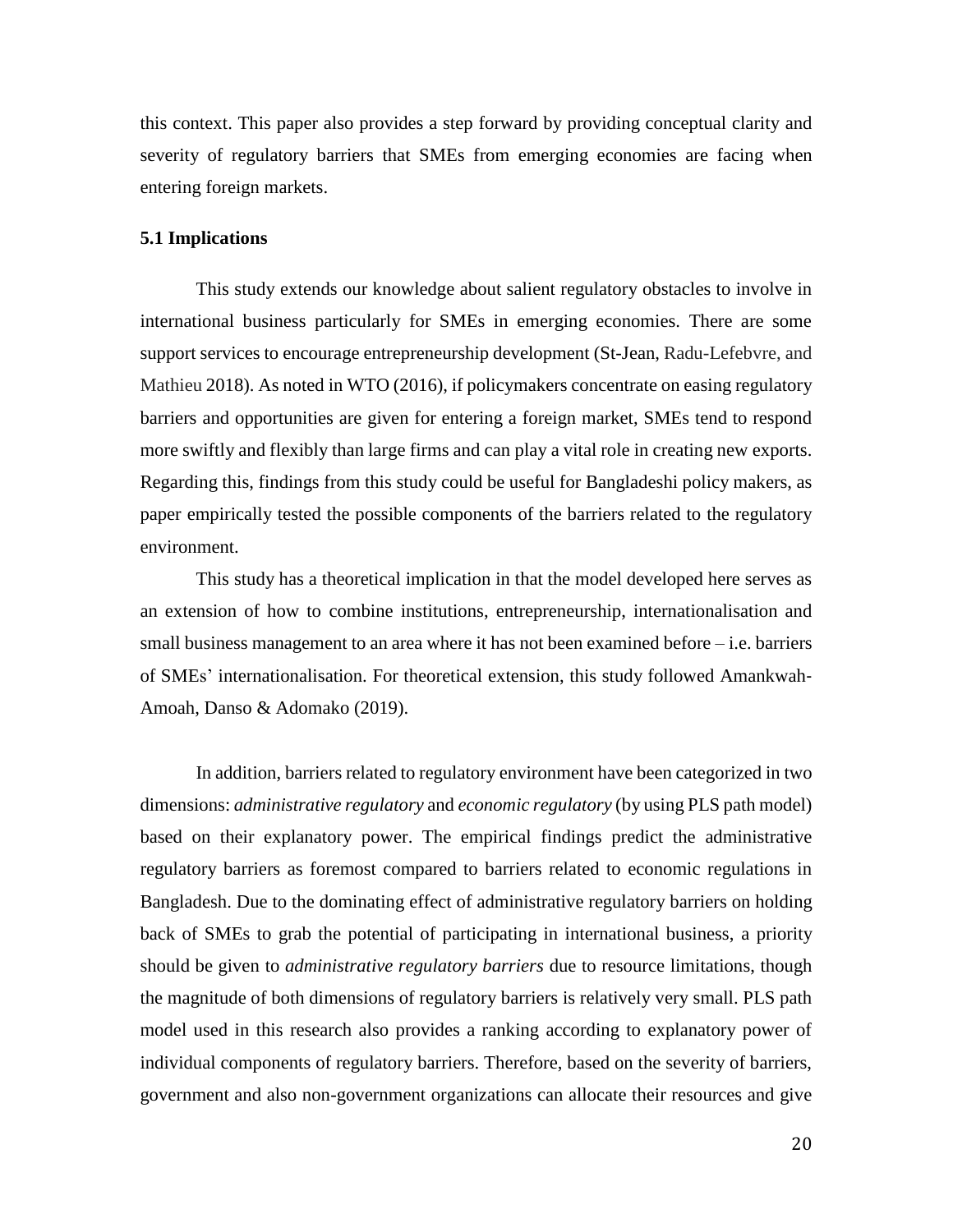prioritized concentration to eradicate the regulatory barriers to entering foreign markets. This will be an effective strategy as government and other voluntary trade facilitating organizations have limited time and strategic resources.

# **5.2 Limitations and suggestions for future research**

The present study should be considered along with its worth noting limitations. Firstly, the scope of this study was limited to a specific domain of SME internationalisation barriers (regulatory barriers) and to a specific context (an emerging country). Therefore, the findings from this study should not be generalized to other scopes (i.e. social and/ or technological barriers) or in other contexts (i.e. a developed country). Secondly, data used in this study was cross-sectional and this method suffers from some common variance limitations (Straub, Boudreau, and Galen 2004). In this regard, a future research could be conducted by using longitudinal data. Finally, using covariance-based SEM and components-based SEM or PLS path modeling as complementary methods (Wetzels, Schroder, and Oppen 2009), future research could also deepen our understanding of regulatory barriers under various research contexts (i.e. increasing sample size, including more MVs, in another country in emerging economy). In addition, a refined understanding of the relationships could be obtained by using a mix of formative and reflective constructs (Wetzels, Schroder, and Oppen 2009). Finally, future research could also look into internationalisation and capacity building (Shams, 2016) and entrepreneurial co-creation (Shams and Kaufmann, 2016).

#### **References**

- Akter, M. S., J. Rajasekera, and M.M. Rahman (2010). Serving the poor by marketing information: developing a sustainable village phone model in Bangladesh, *International Journal of Economics and Business Research* 2(3), 288-309.
- Al-Hyari, K. (2013). Identification of Barrier Factors and Potential Solutions to SMEs Development among Jordanian Manufacturing Sector, *International Journal of Business and Management* 8(24), 132-140.
- Al-Hyari, K., M. Al-Nasour, G. Al-Weshah, and B. Abutayeh (2011). Exporting Performance and Manufacturing Activities in Jordanian SMEs: External Barriers and Relationships, *International Journal of Global Business* 4(1), 44–72.
- Al-Hyari, K., G. Al-Weshah, and M. Al-nasour (2012). Barriers to internationalisation in SMEs: evidence from Jordan, *Marketing Intelligence & Planning* 30(2), 188-211.

Amankwah‐Amoah, J., Danso, A., & Adomako, S. (2019). Entrepreneurial orientation,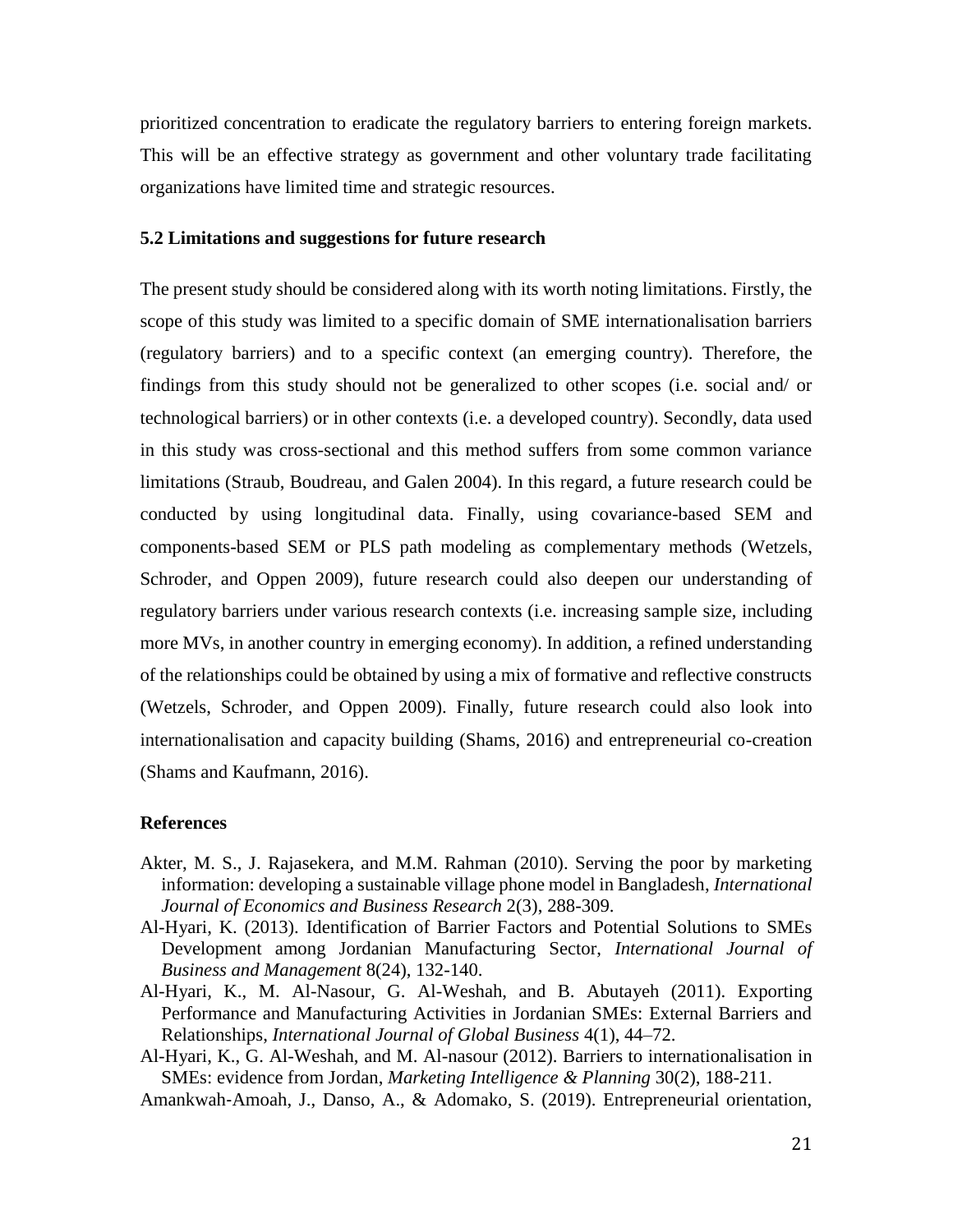environmental sustainability and new venture performance: Does stakeholder integration matter? *Business Strategy and the Environment*, *28*(1), 79-87.

- APEC (2015). Regulatory Reform: Case Studies on Improving the Business Environment for Small and Medium Enterprises (SMEs), Asia Pacific Economic Cooperation Policy Support Unit Publication.
- Bakht, D. Z., and D. A. Basher (2015). Strategy for development of the SME sector in Bangladesh. Bangladesh Institute of Development Studies. Bangladesh Institute of Development Studies, Dhaka.
- Bathelt, H., and J. Gluckler (2014). Institutional change in economic geography, *Progress in Human Geography* 38(3), 340-363.
- Bell, J., R. McNaughton, and S. Young (2001). Born-again global' firms: An extension to the 'born global' phenomenon, *Journal of International Management* 7(3), 173–189.
- Bergthaler W., K. Kang, Y. Liu, and D. Monaghan (2015). "Tackling Small and Medium Sized Enterprise Problem Loans in Europe," International Monetary Fund (IMF) Staff Discussion Note.
- Betzold, A., Carew, A. L., Lewis, G. K., & Lovell, H. (2018). The emergence, articulation and negotiation of a new food industry initiative in rural Australia: Boundary object, organisation or Triple Helix model? *Sociologia ruralis*, *58*(4), 867-885.
- Boisot, M., and M. Meyer (2008). Which Way Through the Open Door? Reflections on the Internationalization of Chinese Firms, *Management and Organization Review* 4(3), 349–365.
- Bollen, K., and R. Lennox. (1991). Conventional wisdom on measurement: a structural equation perspective, *Psychological Bulletin* 110(2), 305-314.
- Breen, M., and R. Gillanders (2012). Corruption, institutions and regulation, *Economics of Governance* 13(3), 263-285.
- Brouthers, K.D. (2013). A Retrospective On: Institutional, Cultural and Transaction Cost Influences on Entry Mode Choice and Performance, *Journal of International Business Studies* 44(2), 14–22.
- Buckley, P. J., L. J. Clegg, A. R. Cross, X. Liu, H. Voss, and P. Zheng (2007). International Expansion of Emerging Market Businesses, *Journal of International Business Studies*  38(4), 499-518.
- Cardoza, G., G. Fornes, P. Li, N. Xu, and S. Xu (2015). China goes global: public policies' influence on small- and medium-sized enterprises' international expansion, *Asia Pacific Business Review* 21(2), 188–210.
- Chawdhury, J. (2016). Political Instability a Major Obstacle to Economic Growth in Bangladesh (PhD thesis submitted at Centria University of Applied Sciences). Retrieved from [https://www.theseus.fi/bitstream/handle/10024/120469/Thesis-Political](https://www.theseus.fi/bitstream/handle/10024/120469/Thesis-Political-instability.pdf?sequence=1)[instability.pdf?sequence=1](https://www.theseus.fi/bitstream/handle/10024/120469/Thesis-Political-instability.pdf?sequence=1)
- Costinot, A., A. Rodriguez-Clare, and I. Werning (2015). Micro to macro: optimal trade policy with firm heterogeneity, NBER Working Paper No. 21989, National Bureau of Economic Research, Cambridge MA.
- Dasanayaka, S., R. Kankanamge, and G. Sardana (2011). Identification of Barriers for Development of the Sri Lankan Small and Medium Scale Furniture and Wooden Products Manufacturing Enterprises, *Euro Asia Journal of Management* 21(40), 69– 101.
- Dawson, C., and A. Henley (2012). 'Push' versus 'pull' entrepreneurship: an ambiguous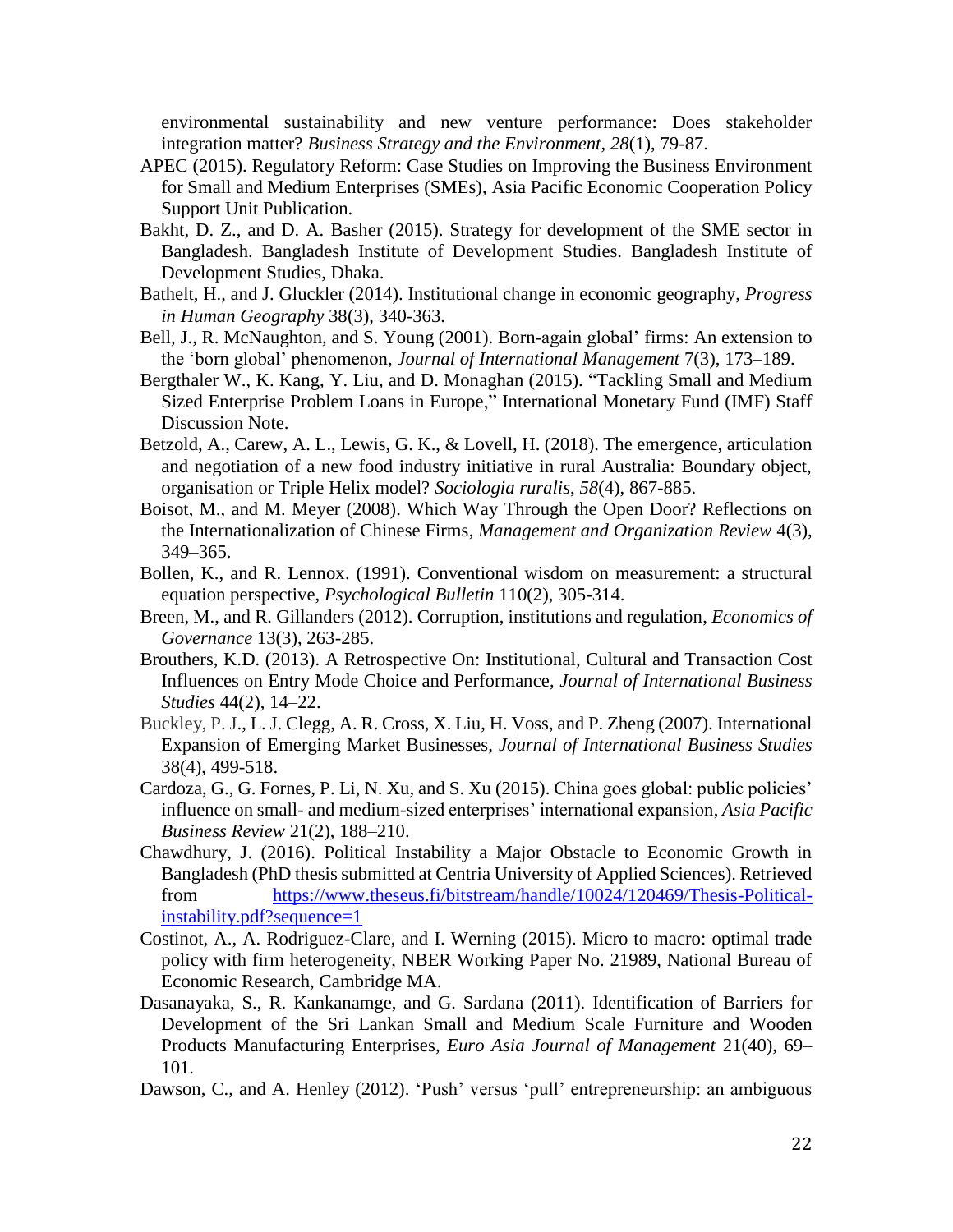distinction? *International Journal of Entrepreneurial Behavior & Research* 18(6), 697- 719.

- Descotes, R.M., B Walliser and X. Guo (2007). Capturing the relevant institutional profile for exporting SMEs: Empirical evidence from France and Romania, *International Management Review* 3(3), 16–26.
- Dusoye, M., M. J. Mahadeo, and M. A. A. Rogbeer (2013). Small Firm Internationalisation and Export Barriers: The case of Mauritius, ICITI, 1–29.
- European Commission (2015). Internationalisation of Small and Medium-sized Enterprises, Flash Eurobarometer 421.
- Farrelly, C. M., S. J. Schwartz, A. L. Amodeo, D. J. Feaster, D. L. Steinley, A. Meca, and S. Picariello (2017). The analysis of bridging constructs with hierarchical clustering methods: An application to identity, *Journal of Research in Personality* 70, 93–106.
- Fornell, C., and F. L. Bookstein (1982). Two structural equations models: LISREL and PLS applied to consumer exit-voice theory, *Journal of Marketing Research* 19(4), 440- 452.
- Gerwin, E. D. (2015). The Trans-Pacific Partnership and Small Business: Boosting Exports and Inclusive Growth, Progressive Policy Institute.
- Ghauri, P. N., and V. H. Kirpalani (2015). *Handbook of Research on International Entrepreneurship Strategy: Improving SME Performance Globally*. Edward Elgar Publishing, Cheltenham, UK.
- Gongeta, S. (2016). Regulatory framework as the primary reason for (no) internationalization of SMEs, *Entrepreneurship: Antecedents and Effects* 2(2), 247-256.
- Gough, O. (2016). Small businesses feel ignored by political decision making, available at <http://smallbusiness.co.uk/smes-ignored-political-decision-making-2535713/>
- Gough, O. (2017). SME inflation among the highest in eight years, available at [HTTP://SMALLBUSINESS.CO.UK/SME-INFLATION-AMONG-HIGHEST-](http://smallbusiness.co.uk/sme-inflation-among-highest-eight-years-2537881/)[EIGHT-YEARS-2537881/](http://smallbusiness.co.uk/sme-inflation-among-highest-eight-years-2537881/)
- Harvie, C., D. Narjoko, and S. Oum (2010). *Economic Integration in East Asia: Production networks and small and medium enterprises* (1st Edition), Routledge, UK.
- Holzner, M., and F. Peci (2011). The impact of customs procedures on business performance: evidence from Kosovo, *World Customs Journal* 6(1), 17-29.
- Hulbert, B., A. Gilmore, and D. Carson (2013). "Sources of opportunities used by growth minded owner managers of small and medium sized enterprise," *International Business Review* 22(1), 293-303.
- Hulland, J. (1999). Use of partial least squares (PLS) in strategic management research: a review of four recent studies, *Strategic Management Journal* 20(2), 195-204.
- Hurley, J. (2011). Inflation "hits small businesses hardest, The Telegraph. Available at [http://www.telegraph.co.uk/finance/businessclub/8339253/Inflation-hits-small](http://www.telegraph.co.uk/finance/businessclub/8339253/Inflation-hits-small-businesses-hardest.html)[businesses-hardest.html](http://www.telegraph.co.uk/finance/businessclub/8339253/Inflation-hits-small-businesses-hardest.html)
- Hyz, A. B. (2011). Small and Medium Enterprises (SMEs) in Greece Barriers in Access to Banking Services. An Empirical Investigation, *International Journal of Business and Social Science* 2(2), 161–165.
- ILO (2105). *Small and Medium-Sized Enterprises and Decent and Productive Employment Creation* (Report IV). Available at [http://www.ilo.org/wcmsp5/groups/public/--](http://www.ilo.org/wcmsp5/groups/public/---ed_norm/---relconf/documents/meetingdocument/wcms_358294.pdf) [ed\\_norm/---relconf/documents/meetingdocument/wcms\\_358294.pdf](http://www.ilo.org/wcmsp5/groups/public/---ed_norm/---relconf/documents/meetingdocument/wcms_358294.pdf)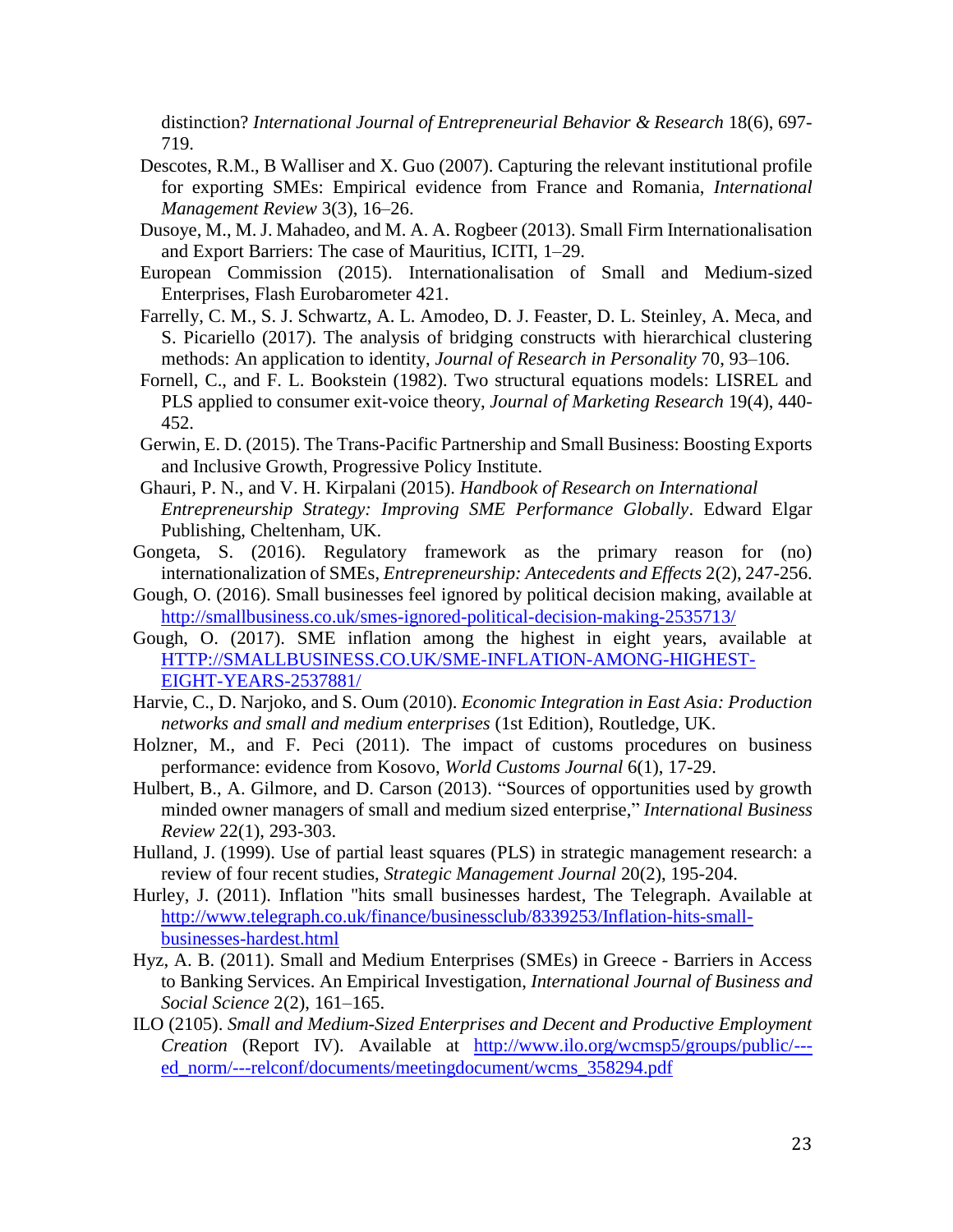- Irwin, D., and J. M. Scott (2010). Barriers faced by SMEs in raising bank finance, *International Journal of Entrepreneurial Behavior & Research* 16(3), 245-259.
- Jarvis, C. B., S.B. MacKenzie, and P. M. Podsakoff (2003). A critical review of construct indicators and measurement model misspecification in marketing and consumer research, *Journal of Consumer Research* 30(2), 199-218.
- Javalgi, R. R. G., S. Deligonul, A. Dixit, and S. T. Cavusgil (2011). International market reentry: a review and research framework, *International Business Review* 20(4), 377- 393.
- Jenkins, A. M. (1985). Research methodologies and MIS research, in Mumford, E., R. Hirschheim, G. Fitzgerald, and T. Wood-Harper (Eds), *Research Methods in Information Systems*, Elsevier Science, Amsterdam, pp. 103-117.
- Johanson, J., and J.-E. Vahlne (1990). The Mechanism of Internationalisation, *International Marketing Review* 7(4), 11-24.
- Johnson, N. D., C. L. LaFountain, and S. Yamarik (2011). Corruption is bad for growth (even in the United States), *Public Choice* 147, 377–393.
- Johnson, N. D., W. Ruger, J. Sorens, and S. Yamarik (2014). Corruption, regulation, and growth: an empirical paper of the United States, *Economics of Governance* 15, 51–69.
- Kitching, J. (2019). Regulatory reform as risk management: Why governments redesign micro company legal obligations. *International Small Business Journal*, *37*(4), 395-416.
- Kitching, J., Hart, M., & Wilson, N. (2015). Burden or benefit? Regulation as a dynamic influence on small business performance. *International Small Business Journal*, *33*(2), 130-147.
- Knight, G. A., and S.T. Cavusgil (1996). The Born Global Firm: A Challenge to Traditional Internationalization Theory, *Advances in International Marketing* 8, 11-27.
- Lakew, Y. D., and G. E. Chiloane-Tsoka (2015). Internationalisation Barriers of Small and Medium-sized Manufacturing Enterprises in Ethiopia: Leather and Leather Products Industry in Focus, *International Journal of Business and Economic Development* 3(3), 68-80.
- Lawrence, S. R., Collins, E., Pavlovich, K., & Arunachalam, M. (2006). Sustainability practices of SMEs: the case of NZ. *Business strategy and the environment*, *15*(4), 242- 257.
- Lee, S. H., Y. Yamakawa, M. W. Peng, and J. B. Barney (2011). How do bankruptcy laws affect entrepreneurship development around the world? *Journal of Business Venturing* 26(5), 505–520.
- Leydesdorff, L., & Meyer, M. (2006). Triple Helix indicators of knowledge-based innovation systems: Introduction to the special issue. *Research policy*, *35*(10), 1441- 1449.
- Makino, S., T. Isobe, and C. M. Chan (2004). Does country matter? *Strategic Management Journal* 25(10), 1027–1043.
- Malhotra, N. K. (2008). *Marketing Research: An Applied Orientation*. 5th ed., Pearson Education, Harlow.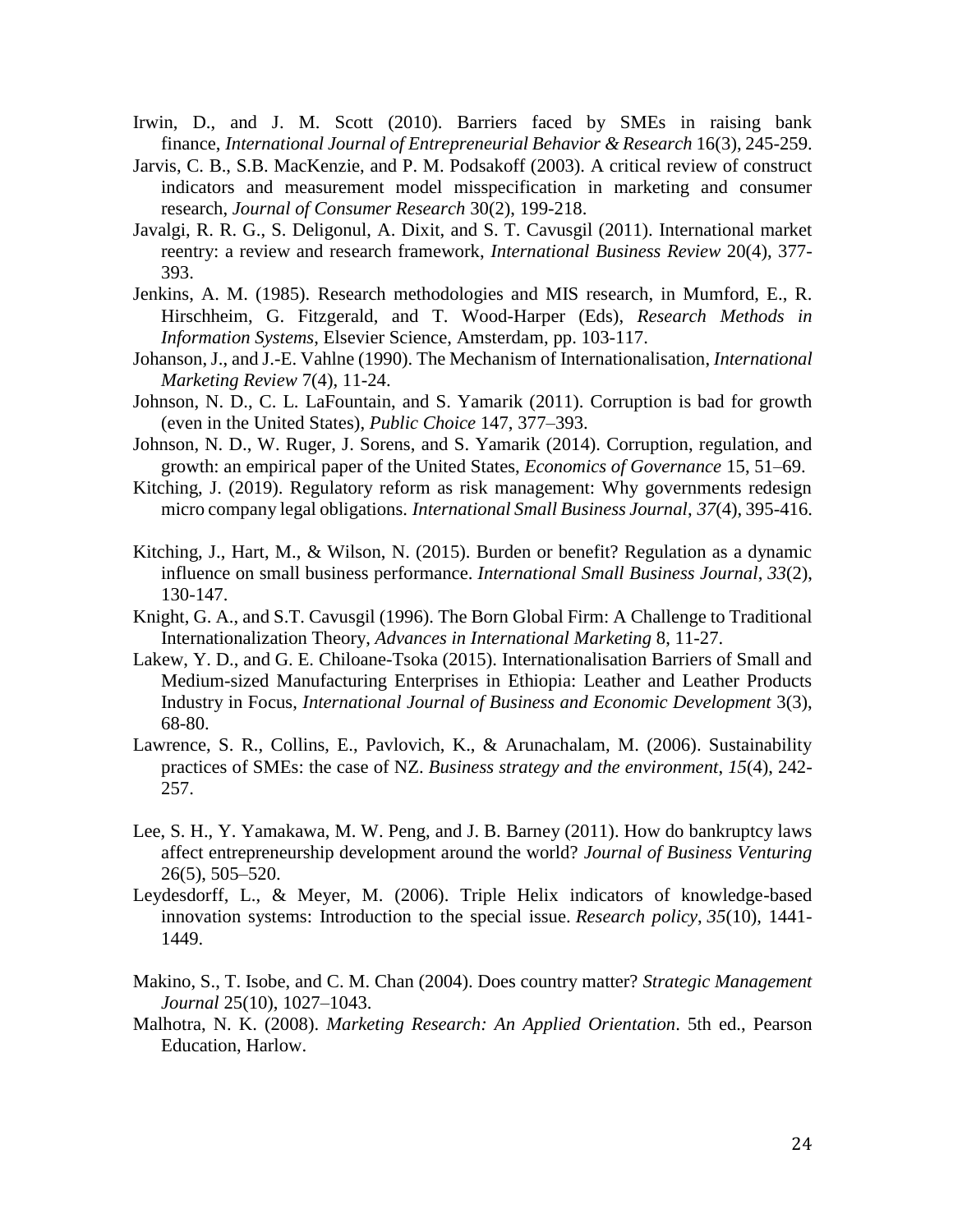- Mandrinos, S., and N. M. N. Mahdi (2015). Theoretical Interplay of Resource Dependence and Institutional Theory in Context Bound Organisations, *Journal of General Management* 41(2), 35-57.
- Masurel, E. (2007). Why SMEs invest in environmental measures: sustainability evidence from small and medium‐sized printing firms. *Business Strategy and the Environment*, *16*(3), 190-201.

McLaughlin, S. (2013). *Unlocking company law*, Routledge, NY.

- Mendy, J., & Rahman, M. (2019). Application of human resource management's universal model: An examination of people versus institutions as barriers of internationalization for SMEs in a small developing country. *Thunderbird International Business Review*, *61*(2), 363-374.
- NCC (2015). World Bank Doing Business Rankings, Competitiveness Bulletin 15-6, October. National Competitiveness Council.
- Narayanan, V. (2015). Export Barriers for Small and Medium-sized Enterprises: A Literature Review based on Leonidou's Model, *Entrepreneurial Business and Economics* 3(2), 106-123.
- North, D. C. (1990). *Institutional change and economic performance*. Cambridge University Press, Cambridge, UK.
- North, D. C. (1991). Institutions, *Journal of Economic Perspectives* 5(1), 97-112.
- Novikov, I. (2014). How does institutional environment affect the internationalization of small enterprises?, paper presented at the Enterprise and the Competitive Environment 2014 conference, 6–7 March 2014, Brno, Czech Republic.
- OECD (2013). SME and Entrepreneurship Financing: The Role of Credit Guarantee Schemes and Mutual Guarantee Societies in supporting finance for small and mediumsized enterprises, report by the OECD Working Party on SMEs and Entrepreneurship.
- OECD (2015). *Policy Framework for Investment 2015 Edition*. OECD Publishing, Paris.
- OECD (2017a). Enhancing the Contributions of SMEs in a Global and Digitalized Economy, meeting of the OECD Council at Ministerial Level, Paris 7-8 June.
- OECD (2017b). *OECD Reviews of Regulatory Reform*. OECD Evaluation Report.
- Okpara, J., and J. Kbongo (2010). Export barriers and internationalization: evidence from SMEs in emergent African economy, *International Journal of Business and Globalization* 5(2), 169-187.
- Olawale, F., and D. Garwe (2010). Obstacles to the growth of new SMEs in South Africa: a principal component analysis approach, *African Journal of Business Management* 4 (5), 729-738.
- Peng, M. W., D. Y. L. Wang, and Y. Jiang (2008). An institution-based view of international business strategy: a focus on emerging economies, *Journal of International Business Studies* 39(5), 920–936.
- Petter, S., D. Straub, and A. Rai (2007). Specifying formative constructs in information systems Research, *MIS Quarterly* 31(4), 623-656.
- Policy Department of European Parliament (2016). Reducing Costs and Barriers for Businesses in the Single Market, available at [www.europarl.europa.eu/supporting](http://www.europarl.europa.eu/supporting-analyses)[analyses](http://www.europarl.europa.eu/supporting-analyses)
- Rahman, M., M. Uddin, G. Lodorfos (2017). Barriers to enter in foreign markets: evidence from SMEs in emerging market, *International Marketing Review* 34(1), 68-86.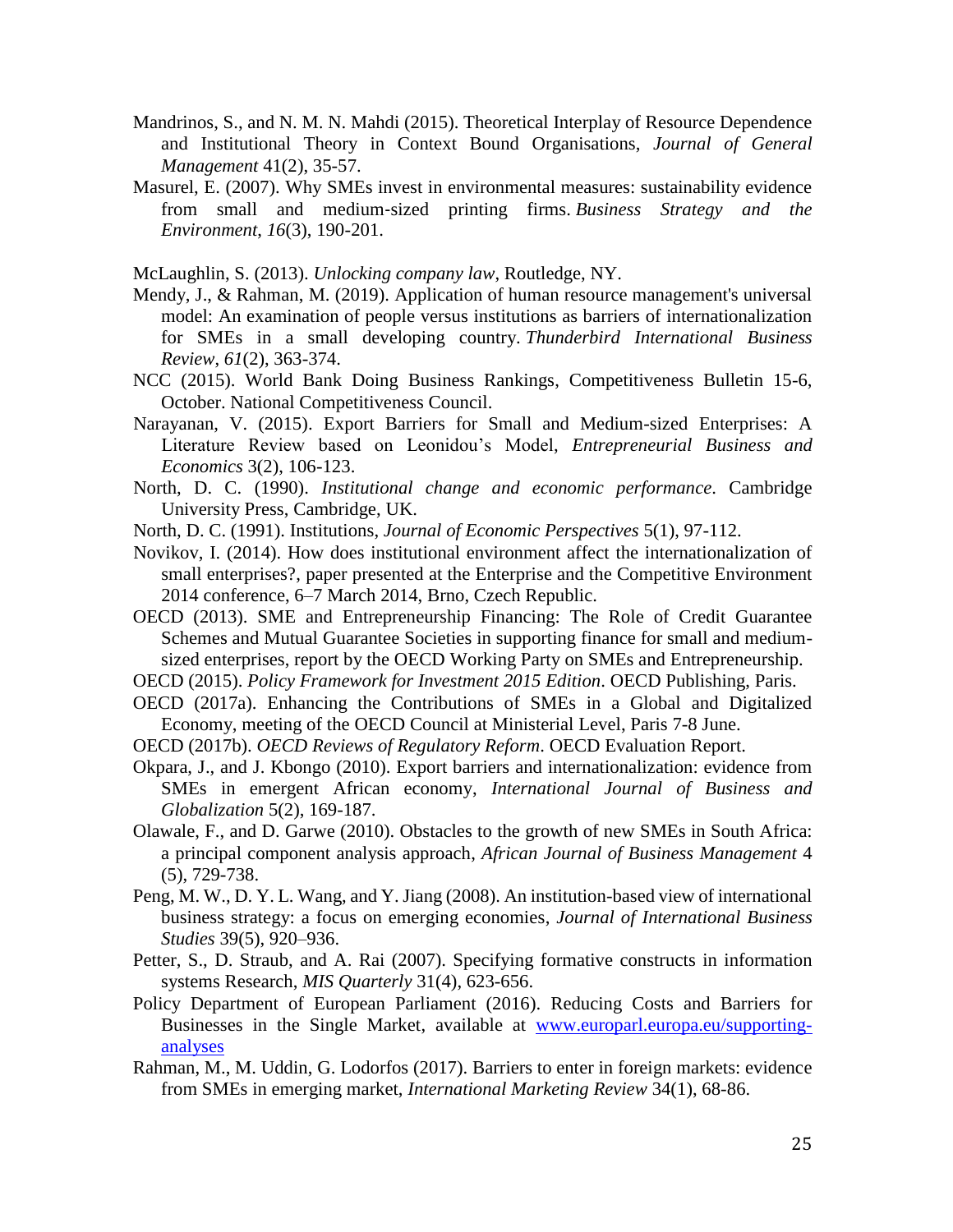- Rahman, M., & Mendy, J. (2019). Evaluating people-related resilience and non-resilience barriers of SMEs' internationalisation: A developing country perspective. *International Journal of Organizational Analysis*, *27*(2), 225-240.
- Rahman, M., Billah, M. M., & Hack‐Polay, D. (2019). What is hindering change? Anticipating the barriers to the adoption of enzyme‐based textile processing in a developing country. *Business Strategy & Development*, *2*(2), 137-147.
- Rasheed, H. S. (2005). Foreign Entry Mode and Performance: The Moderating Effects of Environment, *Journal of Small Business Management* 43(1), 41–54.
- Rensmann, T. (2017). *Small and Medium-Sized Enterprises in International Economic Law*. Oxford University Press, Oxford, UK.
- Roy, A., C. Sekhar, and V. Vyas (2016). Barriers to internationalization: A paper of small and medium enterprises in India, *Journal of International Entrepreneurship* 14, 513– 538.
- Sá, E., Casais, B., & Silva, J. (2019). Local development through rural entrepreneurship, from the Triple Helix perspective: the case of a peripheral region in northern Portugal. *International Journal of Entrepreneurial Behavior & Research*, *25*(4), 698- 716.
- Schou-Zibell, L., and M. Srinivasa M. (2010). Regulatory Reforms for Improving the Business Environment in Selected Asian Economies— How Monitoring and Comparative Benchmarking Can Provide Incentive for Reform, Asian Development Bank (ADB) Working Paper Series on Regional Economic Integration. No. 40.
- Serrano, F. J., and I. Romero (2014). About the interactive influence of culture and regulatory barriers on entrepreneurial activity, *International Entrepreneurship Management Journal,* 10, 781–802.
- Shams, S. M. R. (2016). Capacity building for sustained competitive advantage: A conceptual framework. *Marketing Intelligence & Planning*, 34 (5), 671 – 691.
- Shams, S. M. R. and Kaufmann, H. R. (2016). Entrepreneurial co-creation: A research vision to be materialised. *Management Decision*, 54 (6), 1250 – 1268.
- St-Jean, E., M. Radu-Lefebvre, and C. Mathieu (2018). Can less be more? Mentoring functions, learning goal orientation, and novice entrepreneurs' selfefficacy, *International Journal of Entrepreneurial Behavior & Research 24*(1), 2-21.
- Straub, D., M. C. Boudreau, and D. Galen (2004). Validation guidelines for IS positivist research, *Communications of the Association for Information Systems* 13(24), 380-427.
- TTIP (2014). The opportunities for small and medium-sized enterprises, Transatlantic Trade and Investment Partnership Publications. Available at [http://trade.ec.europa.eu/doclib/docs/2014/march/tradoc\\_152266.pdf](http://trade.ec.europa.eu/doclib/docs/2014/march/tradoc_152266.pdf)
- Urban, B., and L. Kujinga (2017). The institutional environment and social entrepreneurship intentions, *International Journal of Entrepreneurial Behavior & Research* 23(4), 638–655.
- Wetzels, M., G. O. Schroder, and V. C. Oppen (2009). "Using PLS path modeling for assessing hierarchical construct models: guidelines and empirical illustration", *MIS Quarterly* 33(1), 177–195.
- Wold, H. (1985). *Partial Least Squares* (6th edition), Wiley, NY.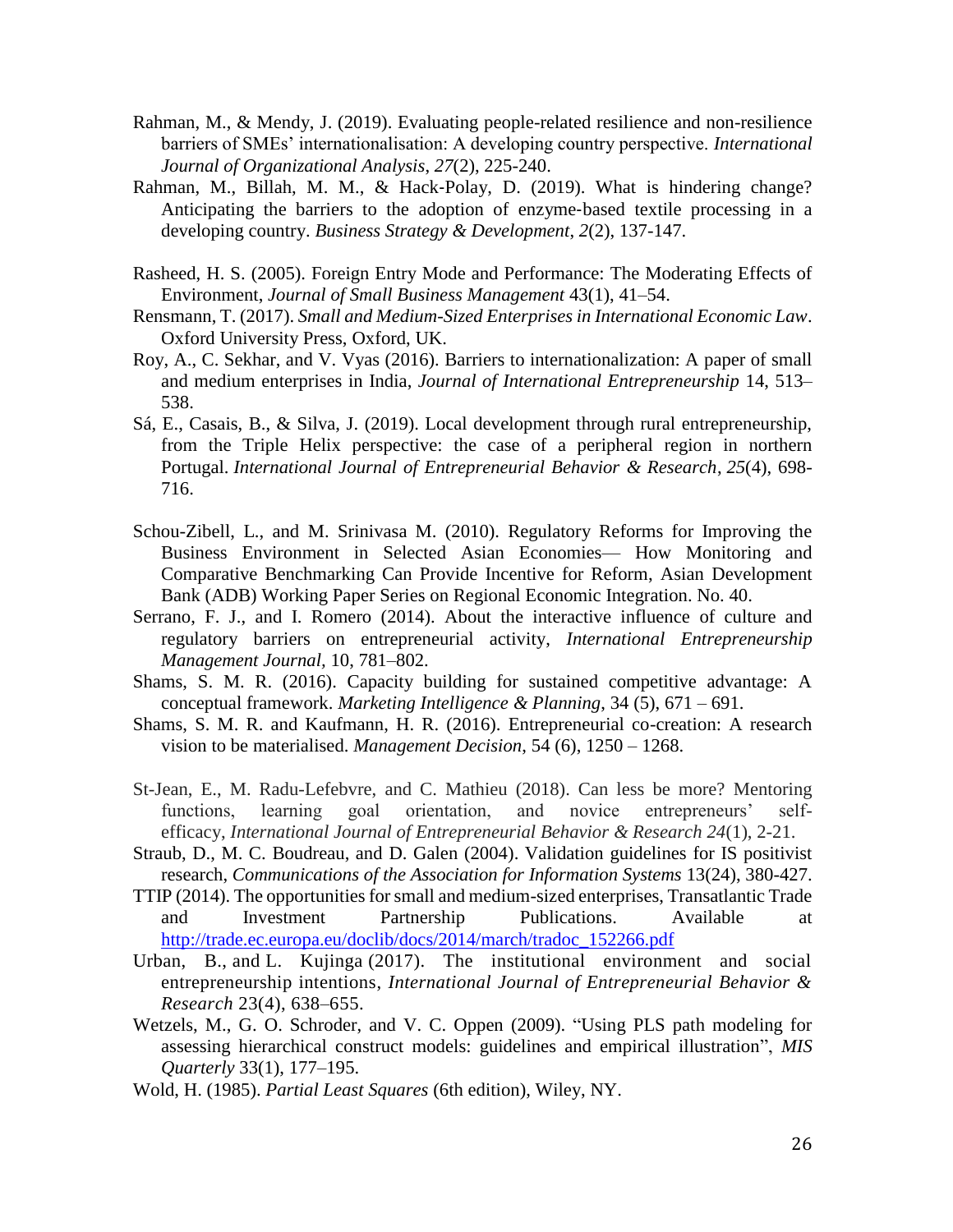- World Bank (2013). Doing Business 2013: Smarter Regulations for Small and Medium Enterprises, World Bank Group, Washington, DC.
- World Bank (2014). The Big Business of Small Enterprises: Evaluation of the World Bank Group Experience with Targeted Support to Small- and Medium-Size Businesses*,* 2006- 12, World Bank Independent Evaluation Group, Washington DC.
- World Bank (2016). Doing Business 2016: Measuring Regulatory Quality and Efficiency, World Bank Group, Washington, DC.
- World Bank (2017). Doing Business 2017: Equal Opportunity for All, World Bank Group, Washington, DC.
- WTO. (2016). Levelling the trading field for SMEs, World Trade Report, World Trade Organisation Publication.
- Zhu, Y., X. Wittmann, and M. W. Peng (2012). Institution-based barriers to innovation in SMEs in China, *Asia Pacific Journal of Management* 29(4), 1131–1142.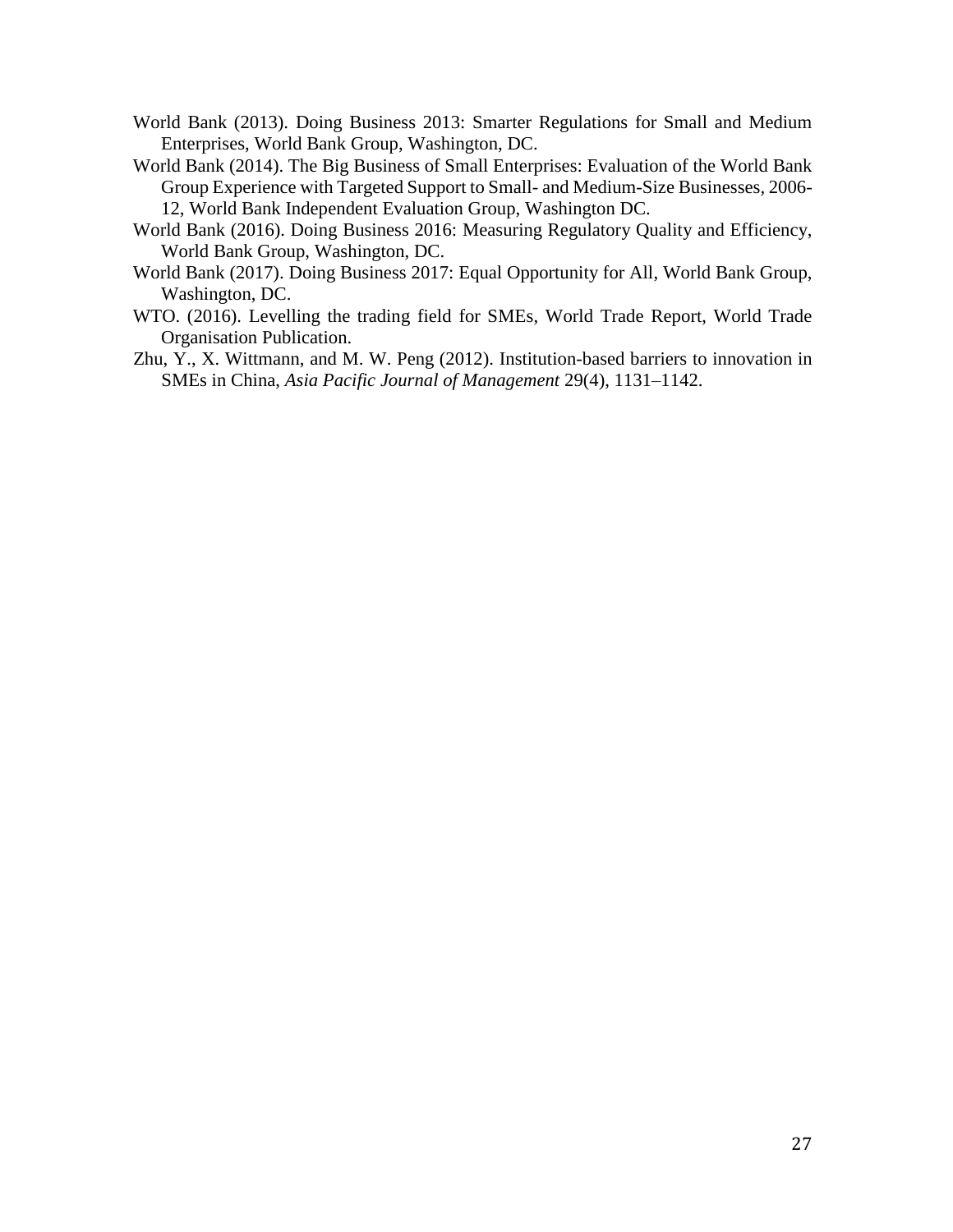| <b>Characteristics</b> | Category   | $\frac{6}{9}$ | <b>Characteristics</b> | Category      | $\frac{0}{0}$ |
|------------------------|------------|---------------|------------------------|---------------|---------------|
|                        | Male       | 68.10         | Sector                 | Primary       | 13.90         |
| Gender                 | Female     | 32.90         |                        | Manufacturing | 51.40         |
|                        |            |               |                        | Service       | 34.70         |
| Area                   | Dhaka      | 28.50         |                        | Sole trader   | 28.90         |
|                        | Chittagong | 25.80         |                        | Partnership   | 21.40         |
|                        | Rajshahi   | 22.10         | <b>Business Type</b>   | Family        | 09.10         |
|                        | Khulna     | 23.60         |                        | Co-operative  | 06.90         |
|                        |            |               |                        | Private Ltd   | 33.70         |

**Table 1: Demographic Profiles of Respondents**

| <b>Table 2: Estimation of the Regulatory Barriers</b> |
|-------------------------------------------------------|
|-------------------------------------------------------|

| <b>First Order</b>                              | <b>Second Order</b>                                 |
|-------------------------------------------------|-----------------------------------------------------|
| $y_i = \Delta_y \eta_{i^+} \varepsilon_i$       | $\eta_i = \Gamma \xi_k + \zeta_i$                   |
| $y_i$ = manifest variables                      | $\eta_i$ = first order factors (e.g. administrative |
| $\Delta_{y}$ = loadings of first order latent   | regulatory)                                         |
| variables                                       | $\Gamma$ = loadings of second order latent          |
| $\eta_i$ = first order latent variables         | variables                                           |
| (administrative regulatory and                  | $\xi_k$ = second order latent variables (e.g.       |
| economic regulatory)                            | legal procedural barrier)                           |
| $\varepsilon_i$ = measurement error of manifest | $\zeta_i$ = measurement error of first order        |
| variables                                       | factors                                             |
|                                                 |                                                     |

# **Table 3: Psychometric properties for first order constructs**

| Constructs          | Items summary             | Loadings | <b>CR</b> | CA<br>$rho_A$ |       | <b>AVE</b> |
|---------------------|---------------------------|----------|-----------|---------------|-------|------------|
|                     |                           |          |           |               |       |            |
| Administrative (H1) | Political instability     | 0.952    | 0.944     | 0.920         | 0.933 | 0.811      |
|                     | Legal procedural barriers | 0.958    |           |               |       |            |
|                     | Corruption                | 0.914    |           |               |       |            |
|                     | Inadequate legal support  | 0.763    |           |               |       |            |
| Economic (H2)       | Non-preferential custom   | 0.803    | 0.900     | 0.852         | 0.855 | 0.693      |
|                     | duty                      | 0.863    |           |               |       |            |
|                     | Non-preferential tax      | 0.826    |           |               |       |            |
|                     | Higher inflation          | 0.838    |           |               |       |            |
|                     | Foreign exchange risk     |          |           |               |       |            |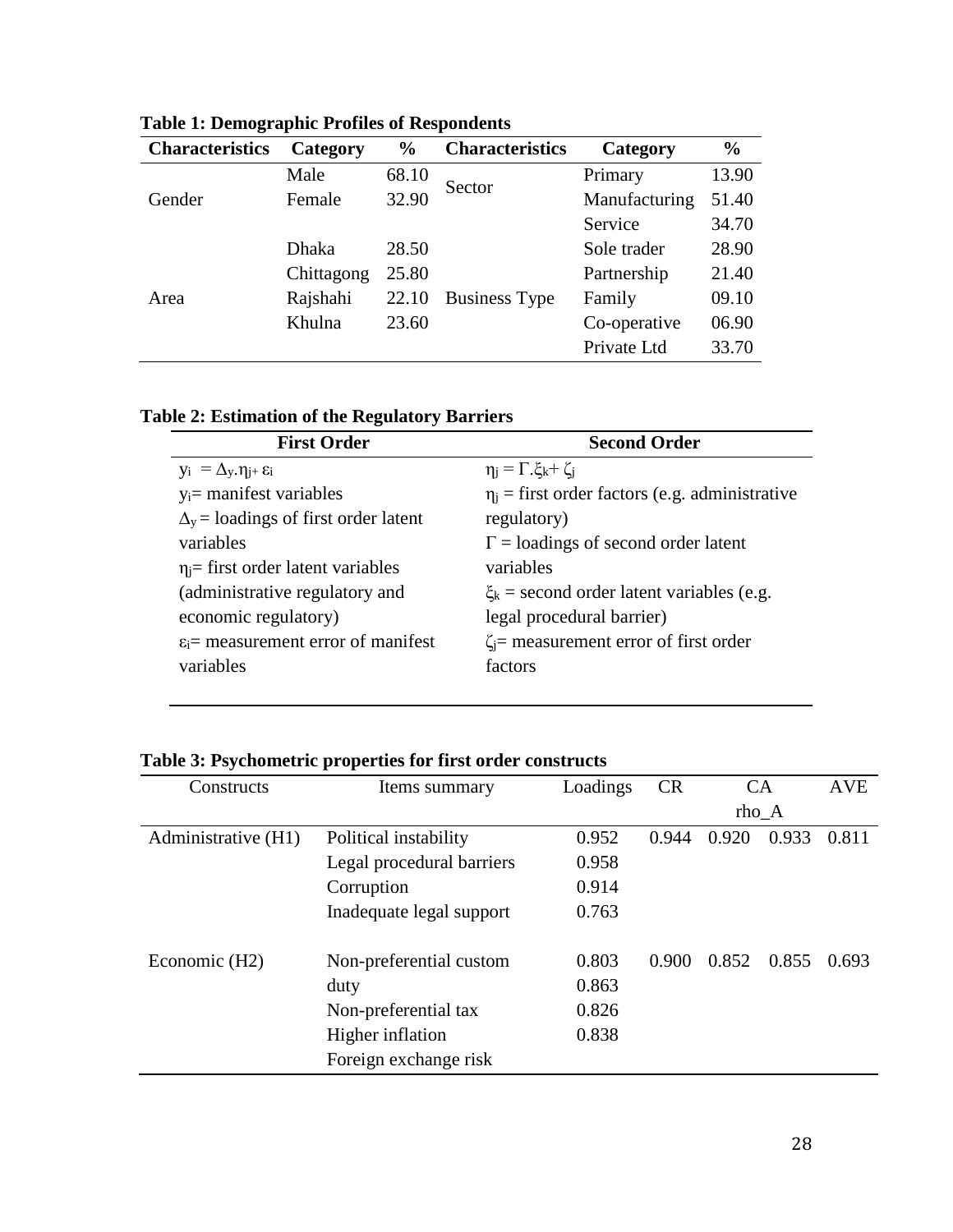|                                          | Original<br>sample<br>coefficient | <b>Sample</b><br>mean<br>coefficient | <b>Standard</b><br>deviation<br>(STDEV) | p-values | t-statistics |
|------------------------------------------|-----------------------------------|--------------------------------------|-----------------------------------------|----------|--------------|
| Overall<br>Barriers -><br>Administrative | 0.939                             | 0.939                                | 0.010                                   | 0.000    | 96.097       |
| Overall<br>Barriers -><br>Economic       | 0.915                             | 0.914                                | 0.016                                   | 0.000    | 56.367       |

**Table 4: Analysis of Structural Model Path Coefficients (Mean, STDEV, t-values)**

# **Table 5: Hypotheses testing results**

| Hypothesis                                                                                        | Path        | t-value | Conclusion |
|---------------------------------------------------------------------------------------------------|-------------|---------|------------|
|                                                                                                   | coefficient |         |            |
| H1a: Political instability as administrative                                                      | 0.952       | 129.825 | Supported  |
| regulatory barriers has negative impact on                                                        |             |         |            |
| Bangladeshi SMEs' participation in international                                                  |             |         |            |
| trade.                                                                                            | 0.958       | 150.032 |            |
| <b>H1b</b> : Legal procedural systems as administrative                                           |             |         | Supported  |
| regulatory barriers have negative impact on                                                       |             |         |            |
| Bangladeshi SMEs' participation in international                                                  |             |         |            |
| trade.                                                                                            |             |         |            |
| <b>H1c</b> : Corruption as administrative regulatory                                              | 0.914       | 60.368  | Supported  |
| barriers has negative impact on Bangladeshi                                                       |             |         |            |
| SMEs' participation in international trade.                                                       |             |         |            |
| H1d: Inadequate legal supports as administrative                                                  | 0.763       | 19.455  | Supported  |
| regulatory barriers have negative impact on                                                       |             |         |            |
| Bangladeshi SMEs' participation in international                                                  |             |         |            |
| trade.                                                                                            |             |         |            |
| H <sub>2</sub> a: Non-preferential custom duty as economic                                        | 0.803       | 23.811  | Supported  |
| regulatory barriers has influence on Bangladeshi                                                  |             |         |            |
| SMEs' participation in international trade.                                                       |             |         |            |
| H <sub>2</sub> b: Non-preferential tax as economic                                                | 0.863       | 32.342  | Supported  |
| regulatory barriers has influence on Bangladeshi                                                  |             |         |            |
| SMEs' participation in international trade.                                                       |             |         |            |
| H <sub>2</sub> c: Higher inflation as economic regulatory                                         | 0.826       | 30.299  | Supported  |
| barriers has influence on Bangladeshi SMEs'                                                       |             |         |            |
| participation in international trade.                                                             |             |         |            |
| H <sub>2</sub> d: Risk related to foreign exchange as                                             |             |         |            |
| economic regulatory barriers has influence on<br>Bangladeshi SMEs' participation in international | 0.838       | 35.236  | Supported  |
| trade.                                                                                            |             |         |            |
|                                                                                                   |             |         |            |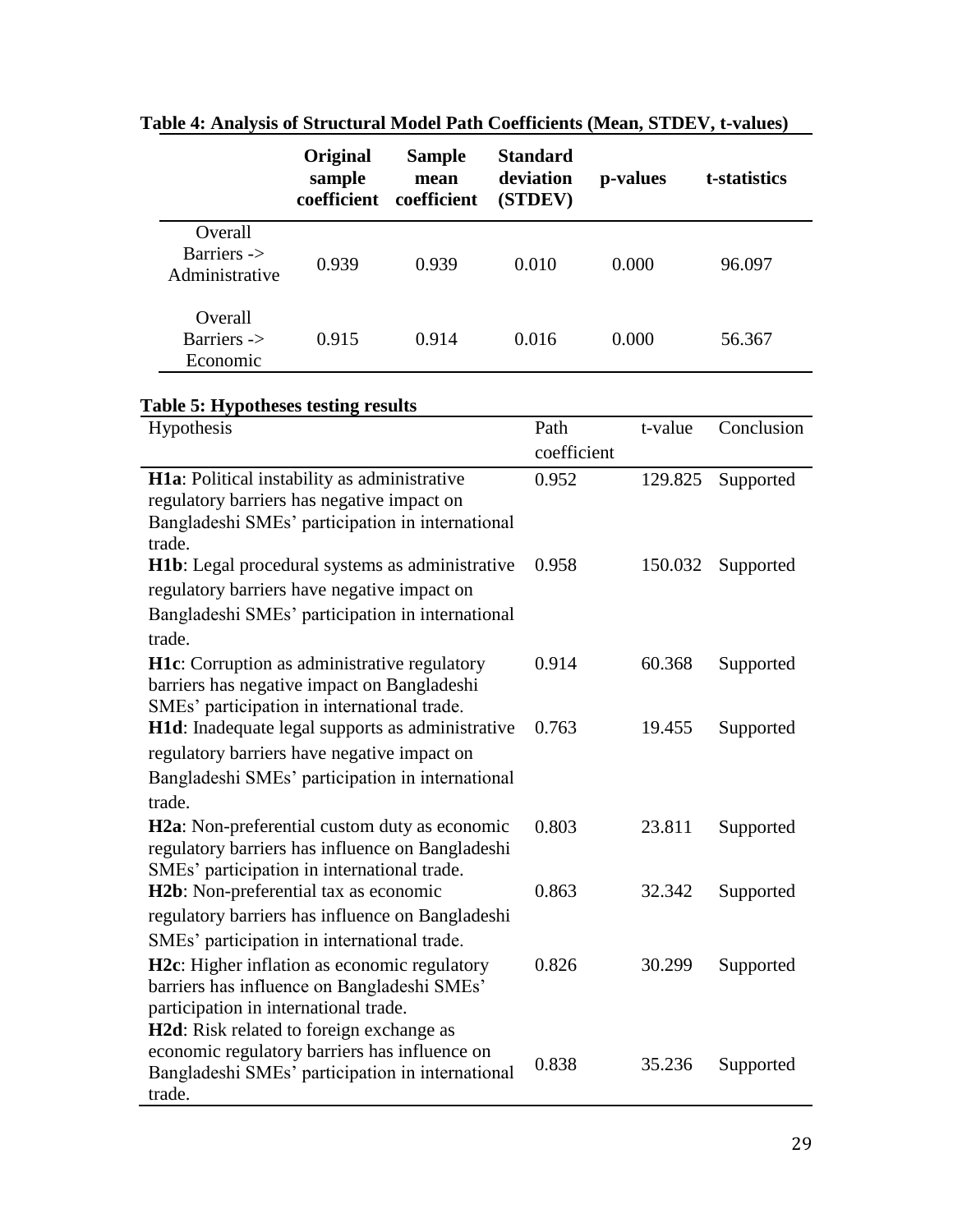

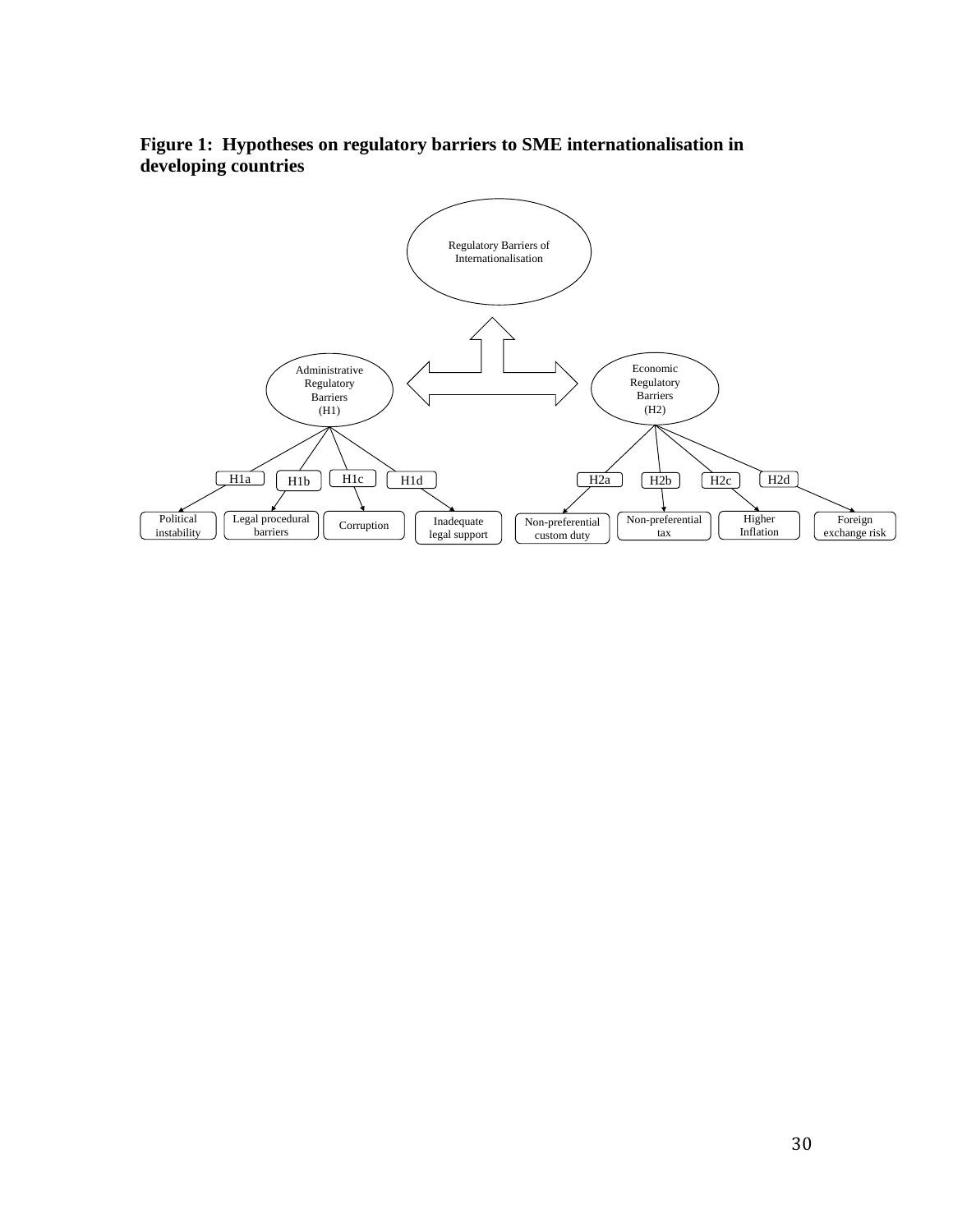**Figure 2: Regulatory barriers on entering into foreign markets for Bangladeshi SMEs as a Hierarchical Reflective Model**